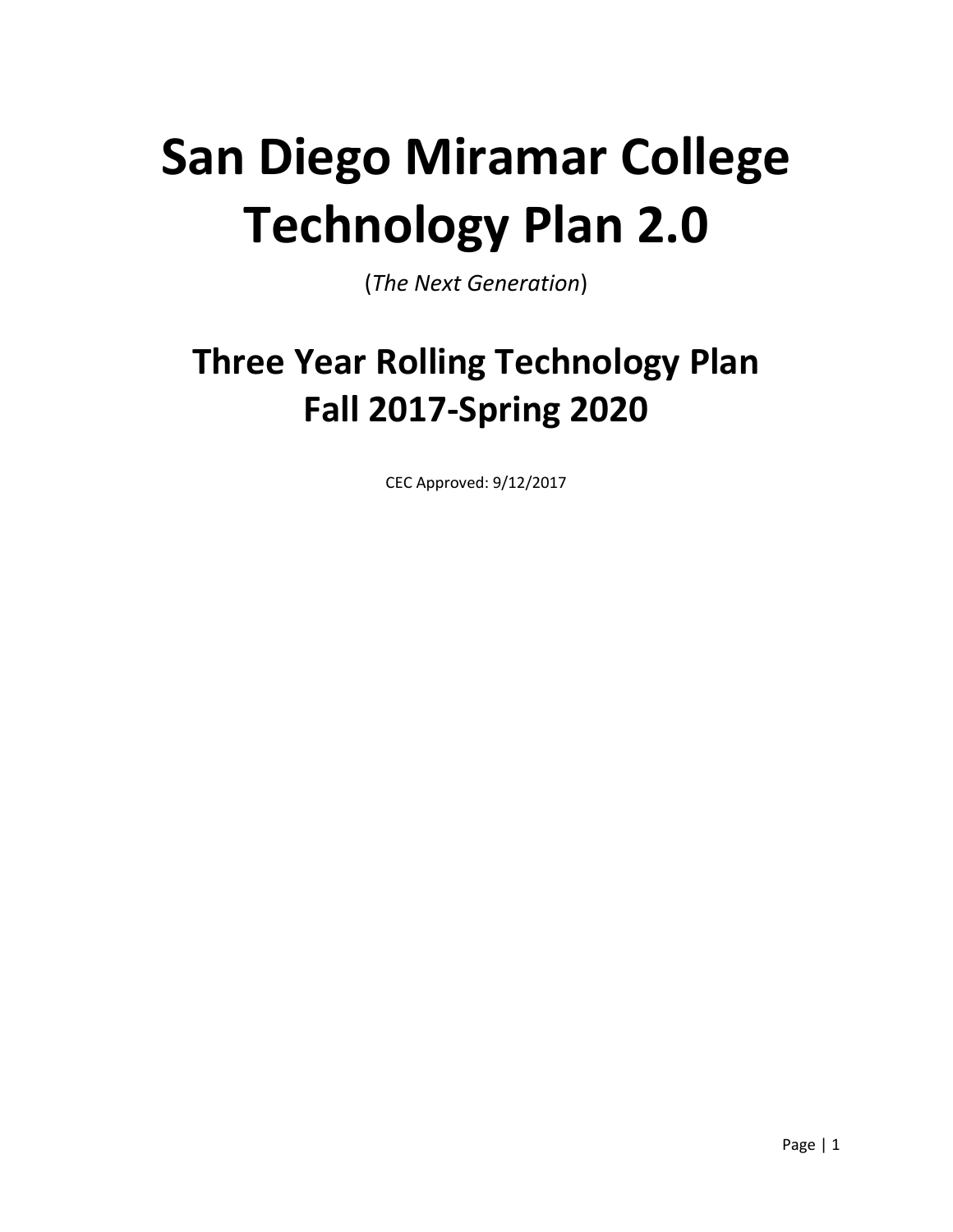## Contents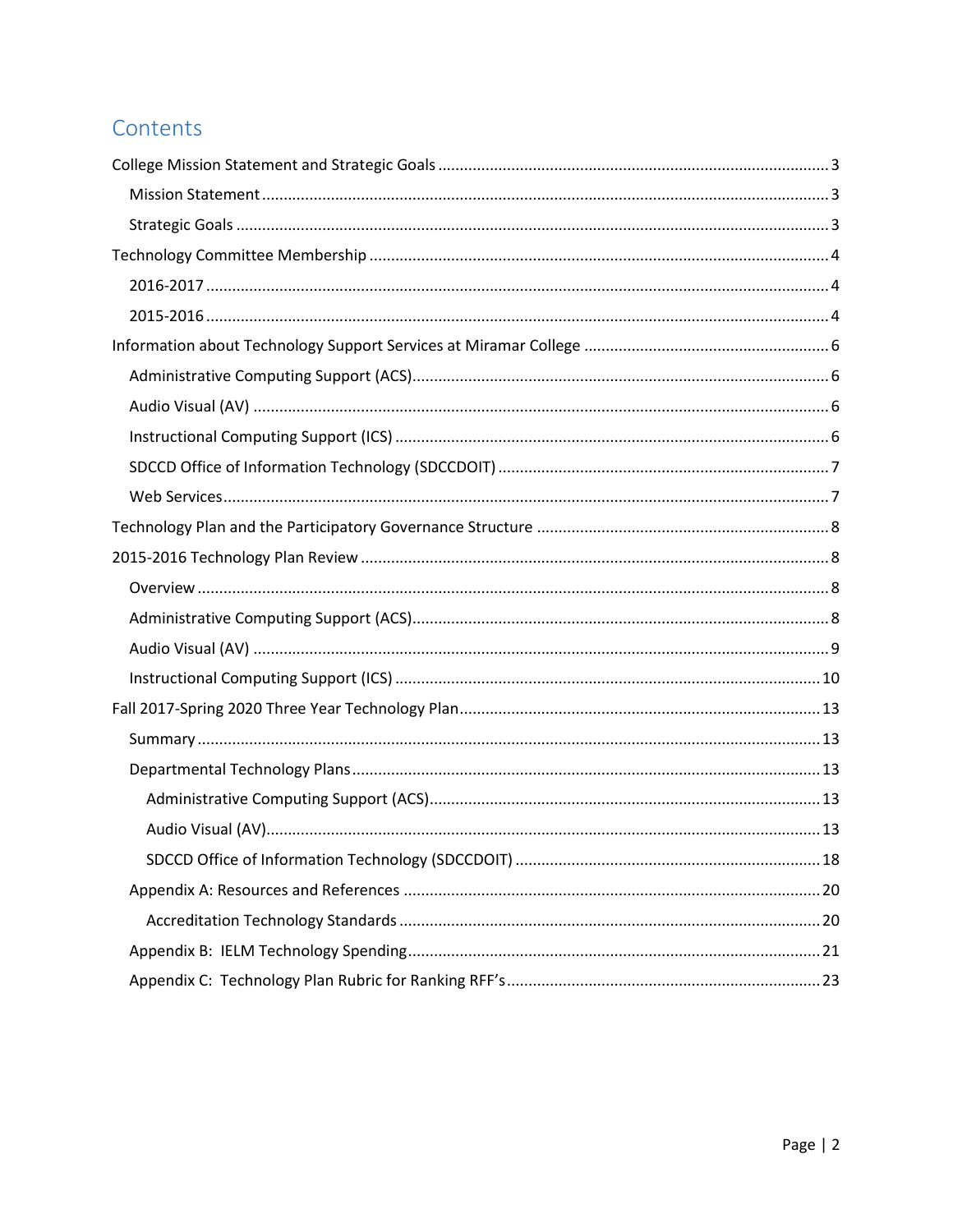## <span id="page-2-0"></span>College Mission Statement and Strategic Goals

San Diego Miramar College has an integrated planning framework that uses its strategic plan as the overall guide for all campus planning. The 7-year strategic plan, with a midterm 3-year assessment update, sets forth four common goals and specific strategies developed with participation of all campus constituencies.

The Technology Operational Plan is developed within the context of the San Diego Miramar College's mission and guided by its strategic goals as noted below. In addition, it is consistent with and directly linked to the college's Program Review process.

#### <span id="page-2-1"></span>Mission Statement

San Diego Miramar College's mission is to prepare students to succeed in a complex and dynamic world by providing quality instruction and services in an environment that supports and promotes diversity, equity, and success, while emphasizing innovative programs and partnerships to facilitate student completion; for transfer, workforce training, and/or career advancement.

#### <span id="page-2-2"></span>Strategic Goals

**Strategic Goal I:** Provide educational programs and services that are responsive to change and support student learning and success.

**Strategic Goal II:** Deliver educational programs and services in formats and at locations that meet student needs.

**Strategic Goal III:** Enhance the college experience for students and the community by providing student-centered programs, services and activities that celebrate diversity and sustainable practices.

**Strategic Goal IV:** Develop, strengthen and sustain beneficial partnerships with educational institutions, business and industry, and our community.

The full the Miramar College 2013 -2019 Strategic Plan:<http://www.sdmiramar.edu/institution/plan>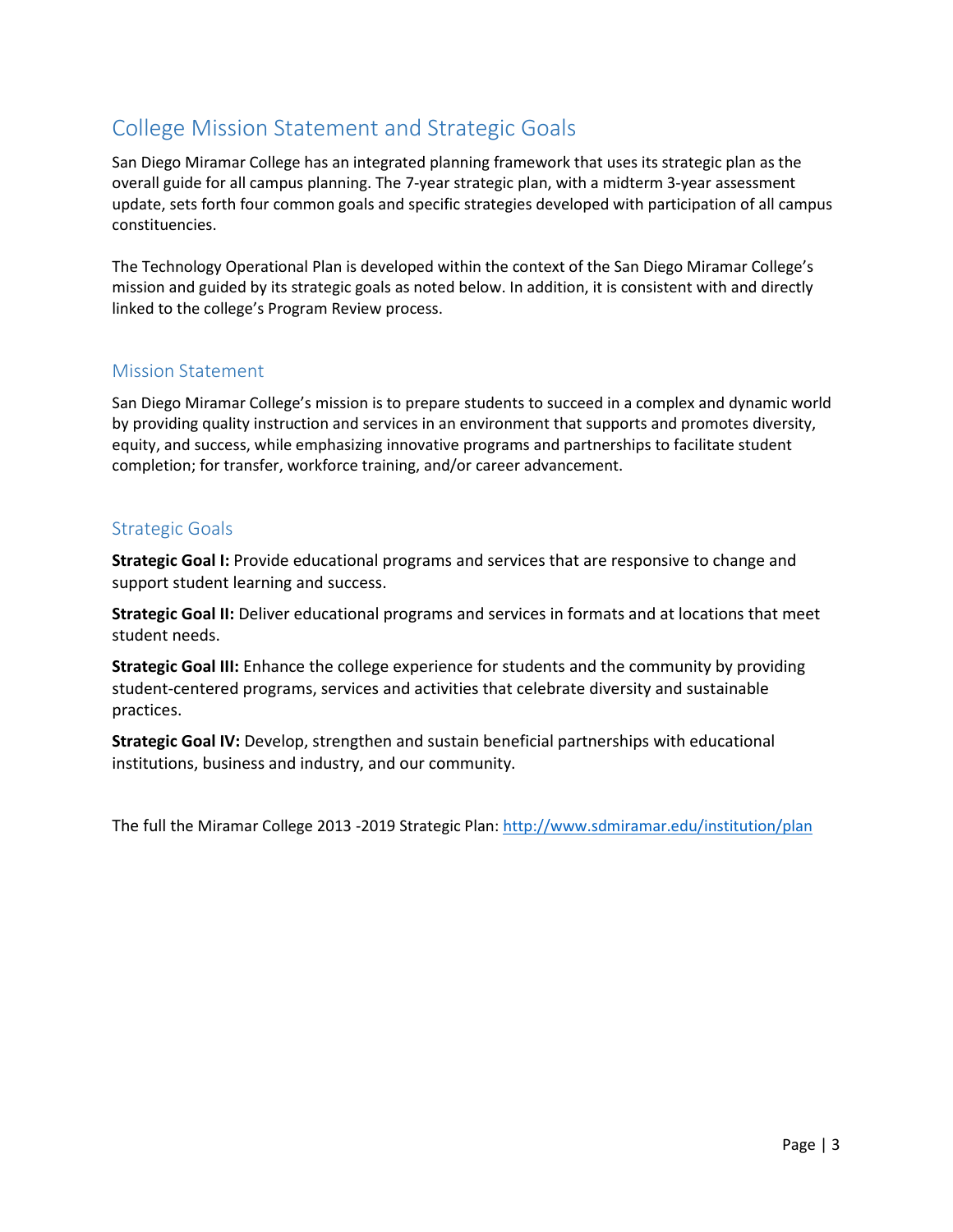## <span id="page-3-0"></span>Technology Committee Membership

<span id="page-3-1"></span>

| Daniel Miramontez, Co-Chair | Dean, School of PRIE, Library & Technology                                |
|-----------------------------|---------------------------------------------------------------------------|
| Kurt Hill, Co-Chair         | <b>Instructional Computing Support Supervisor</b>                         |
| Alan Viersen                | Faculty, School of Business, Technical Careers &<br>Workforce Initiatives |
| Glenn Magpuri               | Supervisor, Library & Audio Visual                                        |
| Gene Choe                   | Faculty, Academic Senate Representative                                   |
| <b>Todd Williams</b>        | <b>Administrative Computing Support Specialist</b>                        |
| Lou Ascione                 | Dean, School of Liberal Arts                                              |
| Ken Reinstein               | Faculty, School of Liberal Arts                                           |
| Vacant                      | Faculty, School of Public Safety                                          |
| <b>Fric Brown</b>           | SDCCD Office of Information Technology<br>Representative                  |

## 2016-2017

## 2015-2016

<span id="page-3-2"></span>

| Daniel Miramontez, Co-Chair | Dean, School of PRIE, Library & Technology                                |
|-----------------------------|---------------------------------------------------------------------------|
| Kurt Hill, Co-Chair         | <b>Instructional Computing Support Supervisor</b>                         |
| Alan Viersen                | Faculty, School of Business, Technical Careers &<br>Workforce Initiatives |
| Glenn Magpuri               | Supervisor, Library & AV                                                  |
| Gene Choe                   | Faculty, School of Business, Technical Careers &<br>Workforce Initiatives |
| Lou Ascione                 | Dean, School of Liberal Arts                                              |
| Ken Reinstein               | Faculty, School of Liberal Arts                                           |
| Eric Brown                  | SDCCD Office of Information Technology<br>Representative                  |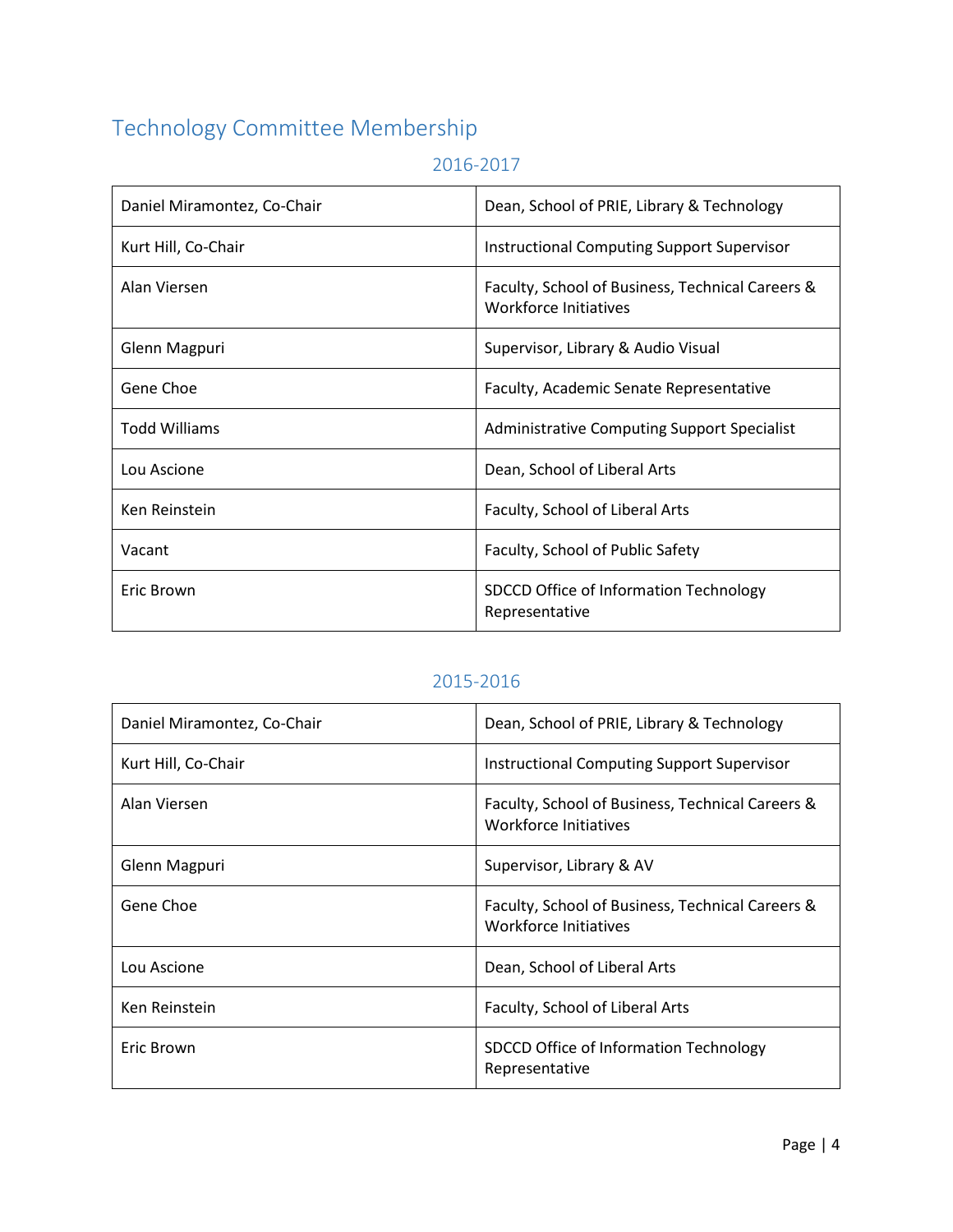## Technology Plan Purpose and Goals

The purpose of the San Diego Miramar College Technology Plan is to provide clear direction to collegewide technology support departments and participatory governance committees, and information to the staff, faculty and management regarding the state of campus technology, resources, and current or upcoming technology initiatives.

The goals of the plan are:

- Facilitate learning and teaching by providing faculty and classified professionals with information about campus technology
- Be an effective framework for participatory governance when allocating resources for technology
- Be an effective framework for Accreditation standards related to technology
- Ensure plans are aligned with the college Strategic Plan and Mission

#### Technology Plan Development

The college Technology Plan is developed under the purview of the campus Technology Committee. The committee has recently reconstructed the process to provide for a true three-year "rolling" plan, appropriately called "Technology Plan 2.0 (The Next Generation)". This plan represents the first of the 2.0 plans. The three technology departments on campus, Instructional Computing Support, Administrative Computing Support, and Audio Visual are tasked by the Technology Committee to develop three year plans for their respective areas. Taskstream and Program Review are now fully integral to this process and provide a solid basis for the review of past years, and planning for future years. For example, the "Program Review and Service Unit Outcomes" provide a clear view of past years planning and relevant outcomes. Another integral component to this process is the Technology Committees interaction with the Budget and Resource Development Committee (BRDS). BRDS provides the necessary funding and, importantly, projected funding from which plans can use the information during plan development and updates. The Technology Committee, which contains members from a cross selection of schools and functional areas, reviews and provides feedback on the plan prior to submission through the participatory governance process.

The Technology Plan is aligned to the Academic Calendar, and plan years start at the beginning of the fall semester and runs through the end of the spring of the following calendar year.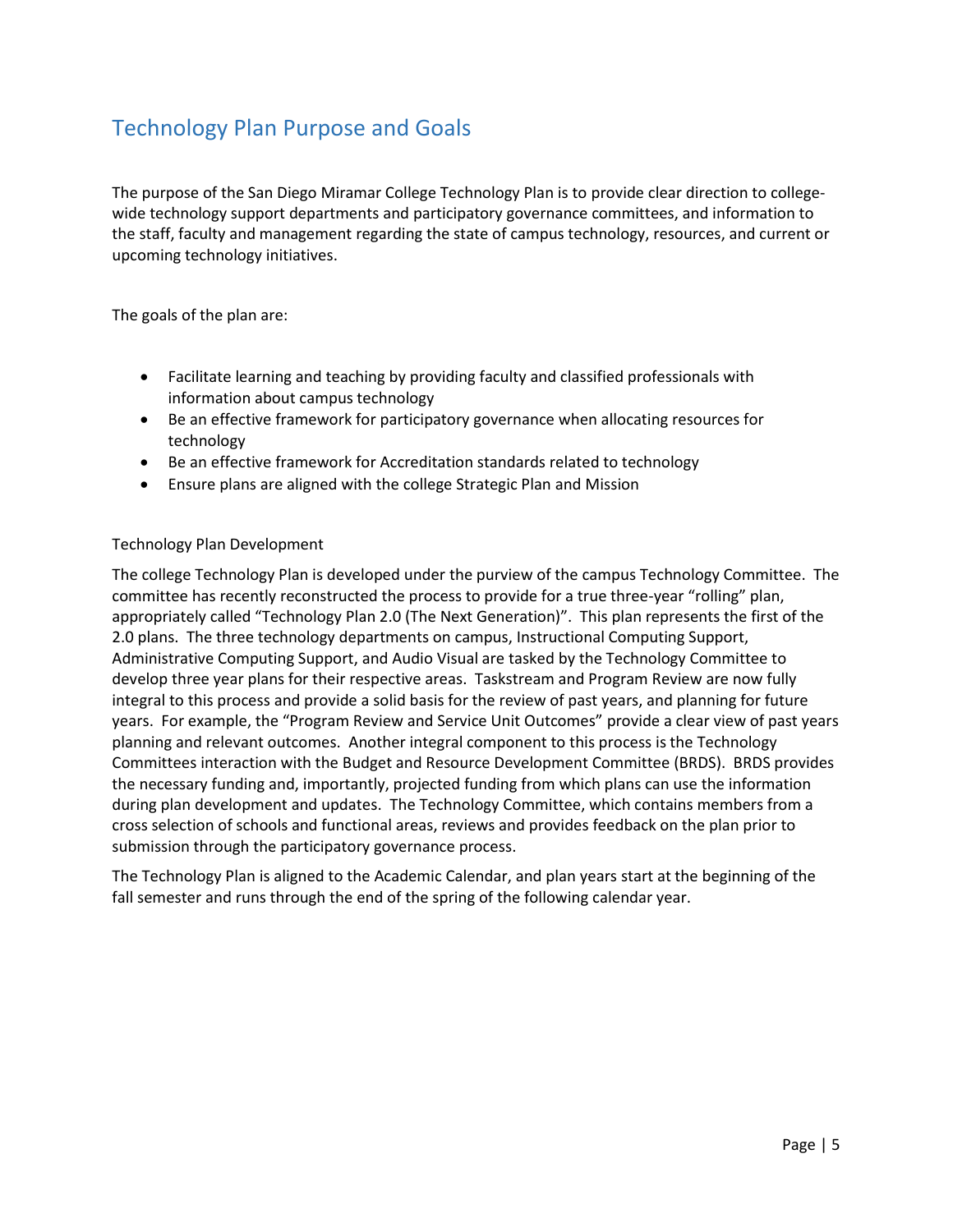## <span id="page-5-0"></span>Information about Technology Support Services at Miramar College

The college technology support services consists of four departments supporting Miramar College. Audio-Visual, Instructional Computing Support and Web Services operate under the School of Planning, Research, Institutional Effectiveness, Library and Technology. Administrative Computing Support operates under the SDCCD Office of Information Technology.

#### <span id="page-5-1"></span>Administrative Computing Support (ACS)

- Office information: L-114D
- Office Hours: 7:00AM 3:30PM
- Department line: 619-388-7743
- Department email: [twilliam@sdccd.edu](mailto:twilliam@sdccd.edu)
- Supervisor: Don Bertram, Acting IT Director

Administrative Computing Support is responsible for the setup, configuration and maintenance of faculty and staff computer, peripheral and other campus-based administrative IT systems.

#### <span id="page-5-2"></span>Audio Visual (AV)

- Office information: L-111 Office Hours: Monday - Thursday 8:00AM – 10:00PM Friday 8:00AM – 12:00 noon Department line: 619-388-7317 • Department email: [avmira@sdccd.edu](mailto:avmira@sdccd.edu)
- Supervisor: Glenn Magpuri
	- gmagpuri@sdccd.edu

The Audiovisual (AV) department is located on the first floor of the LLRC (Library and Learning Resource Center). The department houses a media viewing center for students as well as a full production studio, photo and video production rooms. The AV Department provides AV equipment and support staff for campus activities and events such as outreach and marketing. They develop audio and video for various campus programs to inform and raise awareness for prospective students in the community about Miramar programs and services, and provide training to Faculty and Staff on the various audio-visual systems on Campus.

#### <span id="page-5-3"></span>Instructional Computing Support (ICS)

- Office information: L-114F
- Office Hours: 8:00AM 4:30PM
- Department line: 619-388-7387
- Department email: [miramar.ics@sdccd.edu](mailto:miramar.ics@sdccd.edu)
- Supervisor: Kurt Hill
	- khill@sdccd.edu

Instructional Computing Support (ICS) is responsible for all instructional computing at San Diego Miramar College. This includes the over 1,500 computer systems, laptops and special-purpose systems (e.g., flight simulators, dedicated instrumentation computers) as well as peripheral equipment such as printers, scanners, etc. used in the classroom. ICS is responsible for necessary software installation as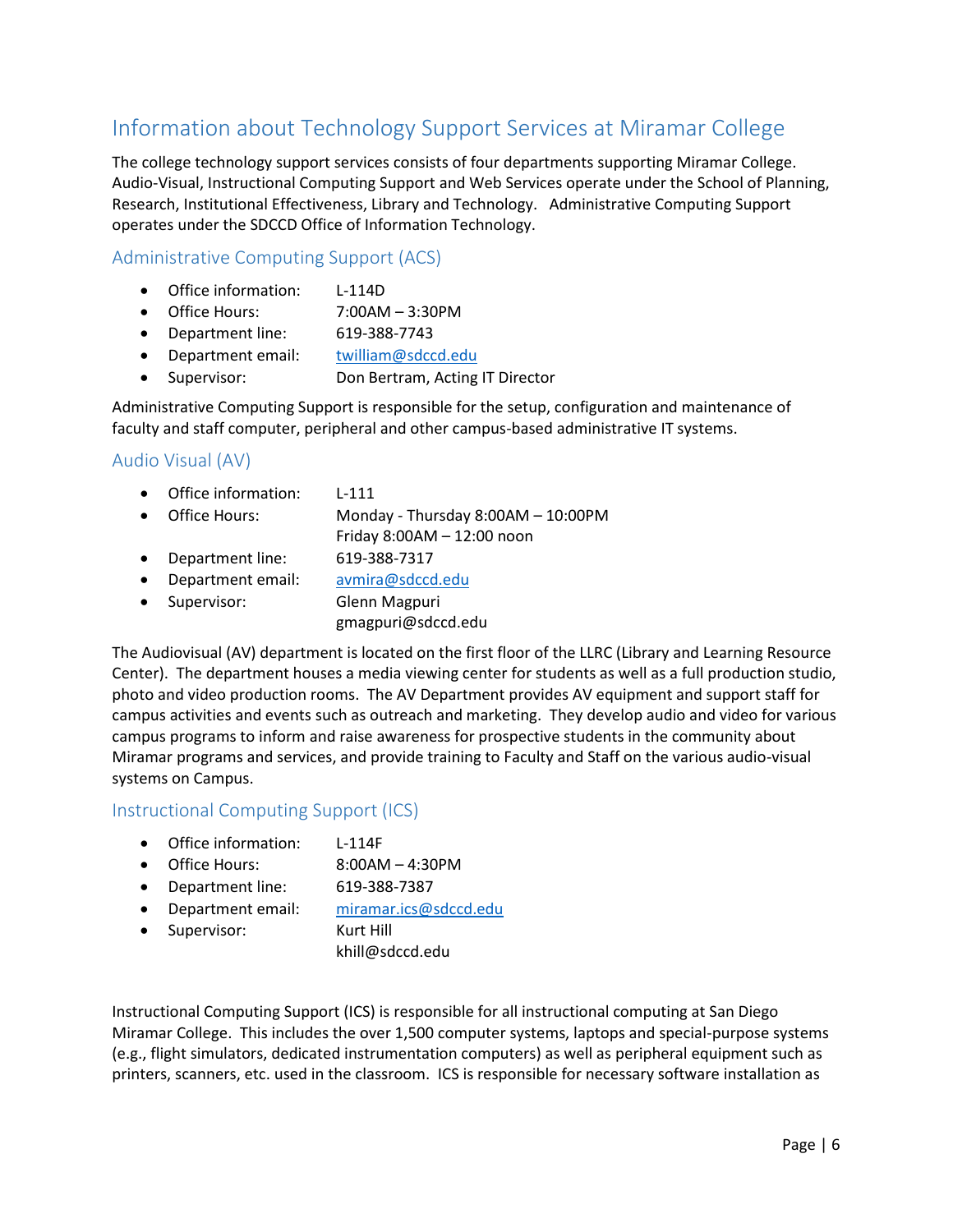needed in various instructional labs as well and ensuring full licensing compliance. ICS maintains the campus pay-for-print systems.

#### <span id="page-6-0"></span>SDCCD Office of Information Technology (SDCCDOIT)

- Office information: District Office
- Office Hours:
- IT Helpdesk: 619-388-7000
- Department email: [ithelp@sdccd.edu](mailto:ithelp@sdccd.edu)
- Director: Don Bertram, Acting IT Director

The SDCCD Office of Information Technology oversees administrative enterprise technology for the district. The campus Administrative Computing Support department reports through SDCCDOIT. In general, issues with enterprise services or other non-instructional IT requests should be reported through the IT helpdesk, x7000.

#### <span id="page-6-1"></span>Web Services

- Office information: L-114G
- Office Hours: 8:00AM 4:00PM
- Department line: 619-388-
- Department email: [btsmith@sdccd.edu](mailto:btsmith@sdccd.edu)
- Supervisor: Daniel Miramontez [dmiramon@sdccd.edu](mailto:dmiramon@sdccd.edu)

Web Services provides campus website development and support, and is here to assist the college with requests, training, and issues regarding the college website. This department generates new pages as required, maintains the website, and corrects any errors, and trains faculty and staff in content management. Appointments may be made for training.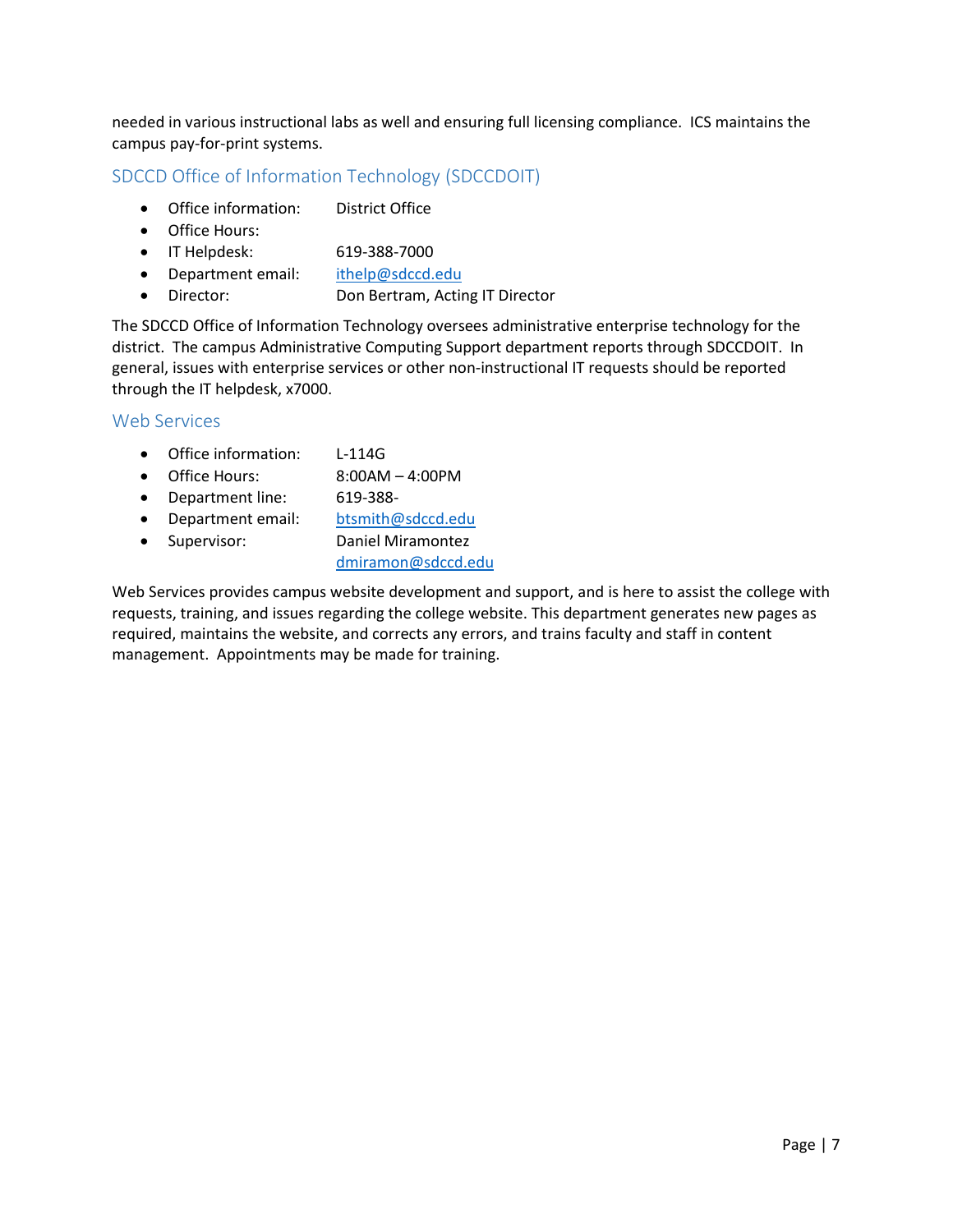## <span id="page-7-0"></span>Technology Plan and the Participatory Governance Structure

The Technology Plan has always been a function of the Participatory Governance process, and is produced by the Technology Committee. The plan is developed as a three-year "rolling" plan, which means it speaks to future plans, three years out, but is reviewed and updated annually.

As part of the college's Program Review process, the Budget and Resource Development Committee (BRDS) and the Technology Committee work together to review and prioritize many technology funding requests, in particular, "Requests for Funding". Annually, the BRDS subcommittee collects these requests and forwards them to the Technology Committee for its review and ranking of technology requests. A guiding rubric for ranking technology requests is included in Appendix C.

## <span id="page-7-1"></span>2015-2016 Technology Plan Review

#### <span id="page-7-2"></span>**Overview**

In 2014-2015, the campus implemented Taskstream as its primary reporting mechanism for the various instructional support areas. Additionally, the Technology Committee undertook a complete redesign of the Technology plan, with a focus on making the plan more proactive, aligning it with college strategic goals and mission statement, and providing a better framework for various campus functions, including budgeting and planning. Furthermore, given that Accreditation is in large part a *by-product* of what we do (in other words, Education is what we *do*, Accreditation is a *by-product* of providing a quality education), the new technology plan should result in an easy translation from planning and review to any required accreditation documentation on technology (e.g., "Standard III.C").

#### <span id="page-7-3"></span>Administrative Computing Support (ACS)

In June of 2015, the campus ACS support staff retired, leaving a gap in service for administrative systems. This gap was only partially covered by District IT staff, during the 2015-16 academic year. As a result, several items of concern became apparent during this time. First, the campus administrative systems did not use any standard password, which greatly impacted the ability of ICS, as well as District IT staff, to help end-users. Having a single person, in isolation, responsible for ACS resulted in other issues as well – as no one else in at the campus IT level knew what projects were underway, what equipment was slated for, etc. However, give the issues during the 2015-16 academic year, the college was able to pull together and serve end-users under the purview of ACS.

Please see District Technology Master Plan 2016-18 for details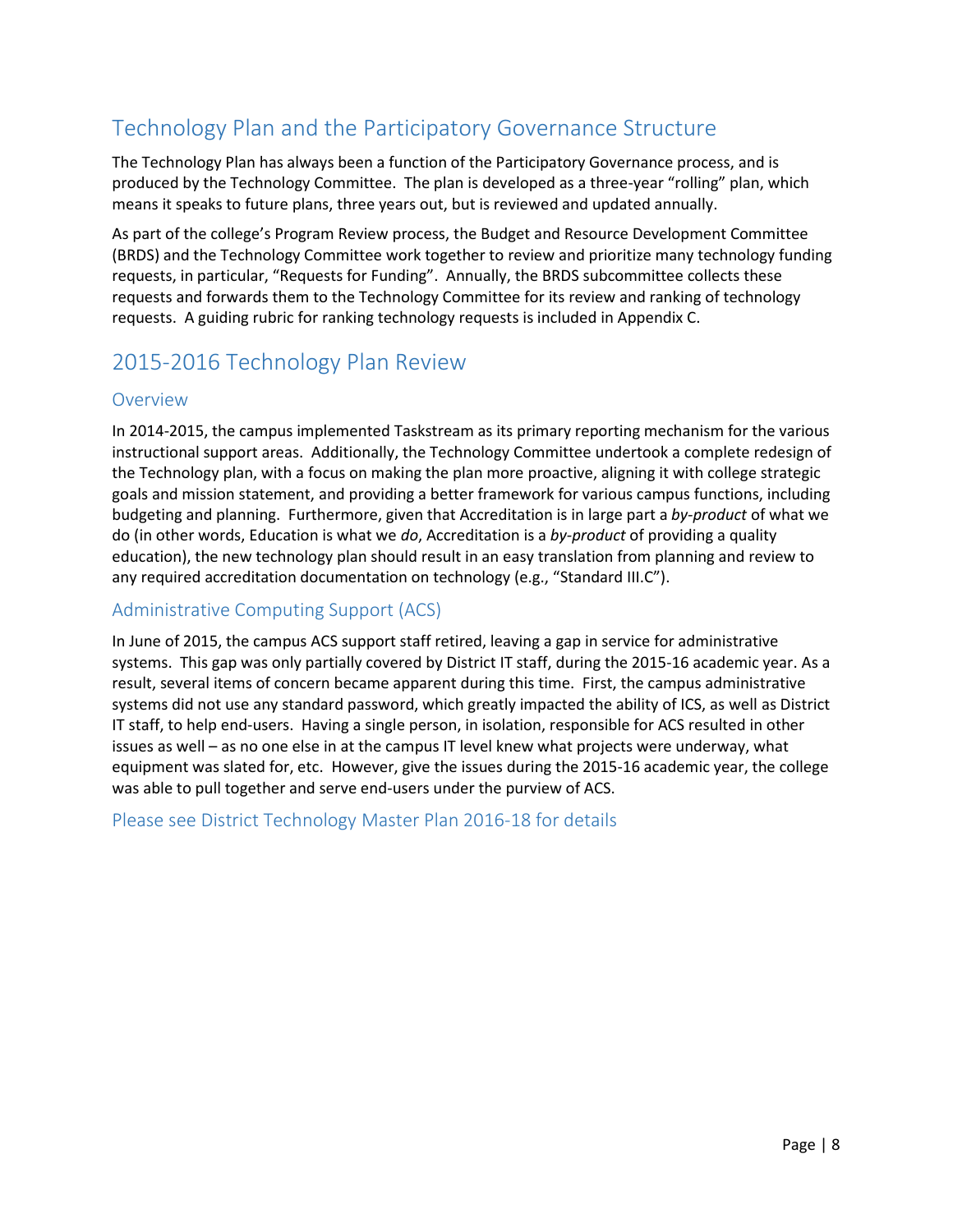#### <span id="page-8-0"></span>Audio Visual (AV)

Part of the AV department's responsibilities is the planning, design, coordination, facilitation, and integration of AV instructional technology on campus. The AV department regularly works with faculty, staff, administrators, and AV integrators to meet the pedagogical and administrative audiovisual technology needs of the Miramar campus by planning the integration of new technology on campus. Additionally, the AV department frequently works with campus administrators, faculty, and staff to create video and audio productions, including the captioning of such media, which may ultimately be distributed for public consumption for marketing and/or pedagogical purposes. When inter-campus or extra-campus video conferencing setups must be accomplished, the AV department is the one that coordinates with the relevant parties to ensure the video conferencing is accomplished.

A large part of the AV department's responsibilities is overseeing the research, purchase, setup, maintenance, security and status of equipment. AV inspects, maintains, and inventories all AV equipment across campus, including new acquisitions and the transfer of old equipment. Whenever new equipment is purchased, or whenever a new faculty or staff members comes to the campus, the AV personnel train the relevant faculty and/or staff members on the use of said equipment. Furthermore, whenever there is a special event on campus that requires special assistance with audiovisual technology, the AV department provides assistance in setting up, operating, and breaking down the audiovisual equipment used for that event.

Currently, the Miramar AV Department is staffed by one full-time Instructional Support Supervisor (1.0) and two full-time Instructional Lab Technicians (2.0).

#### *Program Review and Service Unit Outcomes*

AV created a program review and series of action items in the Taskstream system in 2015. A summary list of statuses follows:

- Purchase new up-to-date Smart/AV Equipment and replacement of aging Smart/AV equipment. *AV has requested funding for the purchase of new smart AV equipment for instructional and administrative support, special events, and media productions.*
- Provide sufficient staffing for AV-related campus Instructional and student support. *To meet the growing demand of Audiovisual Services, The AV Department needs to establish and fund two new full-time contract positions, one Media Clerk and one Media Technician. Currently, there are only 2 Contract Staff working in the Audiovisual Department. The Audiovisual Department overall served 376 administrators, faculty, staff, and students in the last fiscal year alone. In order to sustain hours and access to AV services the campus must immediately support an increase in AV staffing levels by a total of 4.0 contract staff.*
- Increase the capital outlay and supply budgets to meet the growing need of the department *With the recent campus expansion and increase in the number of students and faculty served, the Miramar AV department is receiving unprecedented demands for equipment maintenance and design, special event services, and media production requests. . In order to accommodate the growing student and faculty needs, the AV department requires an increase to its capital outlay and supply budgets.*
- Provide professional development to AV staff on the latest audiovisual technologies. *Technology and pedagogy in a post-secondary environment are constantly evolving The AV Department has the responsibility of liaising with and advising faculty and administrators*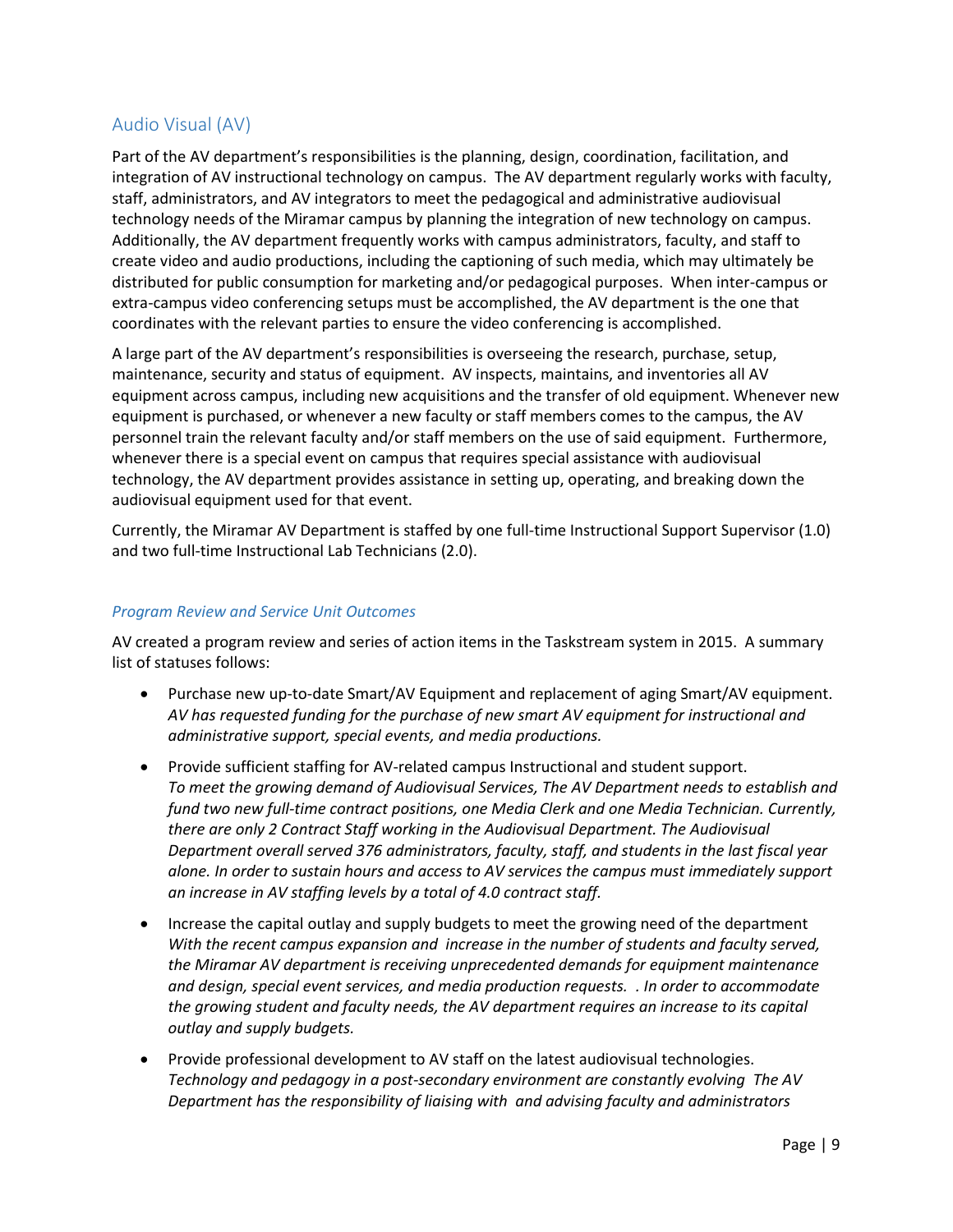*regarding campus audiovisual technology integration and media production. In order to keep up*  with the state of post-secondary pedagogical technology and media, the AV Department *requires regularly training and attendance at seminars that keep staff up to date on technology and pedagogical trends.*

- To have available power for remote locations (completed) *This goal was met in 2016.*
- To have a budget for lamp reserves for campus projection units *In order to accommodate and meet the campus projection lamp needs and requirements, bulbs on reserve are necessary.*
- Campus-wide Smart/AV Classroom Technology update, renovation and replacement. *This responsibility has been allocated to other departments outside of AV.*

#### <span id="page-9-0"></span>Instructional Computing Support (ICS)

Several important events happened in the 2015-2016 fiscal year. The campus received a large block of funding due to the recovering economy and restoration funds. This resulted in the largest block of nonbond funding for IT in recent memory. In prior years, the Budget and Resource Development Subcommittee (BRDS) planned for 80% of IELM funding to go towards "technology refresh". As a result \$336,000 was available for campus instructional technology.

#### *IELM Technology Funding Expenditure Strategy*

Given that the IELM Technology funds are the largest source of planned funds for campus instructional computing needs, it is appropriate to include the manner in which these funds are used in the campus Technology Plan.

IELM funds are expended in two rounds. The first round expends the bulk of the funding towards planned infrastructure and campus equipment replacement, but leaves a planned reserve amount for expending towards the end of the fiscal year. The reserve is meant to accommodate any "X factors" that may have been missed in initial planning. Near the end of the fiscal year, the remaining funds are used to purchase additional campus equipment (laptops, printers, and computers). Any unplanned "X factors" would typically be related to infrastructure needs.

The exact amount held back can vary greatly based upon a number of factors, such as the scope of any new technology initiatives or the size of various campus labs in need of replacement, so there is no set percentage.

#### *Program Review and Service Unit Outcomes*

ICS created a program review and series of action items in the Taskstream system in 2015. A summary list of the items statuses follows:

- Utilize professional consulting for thin-client/VDI project *Initial consulting service provided in November, 2015 was not at the level requested. A further three days of consulting was arranged for and provided in March, 2016 to complete the contract.*
- Staffing Needs: Enterprise Network Specialist and Lab Tech *ICS has requested additional staffing for a number of years. In particular, a Network Specialist and a Lab Tech. It was identified that the request for a Network Specialist needs to be changed to a request for an Enterprise Network Specialist given the higher range of duties being performed. Staffing needs are currently being reviewed.*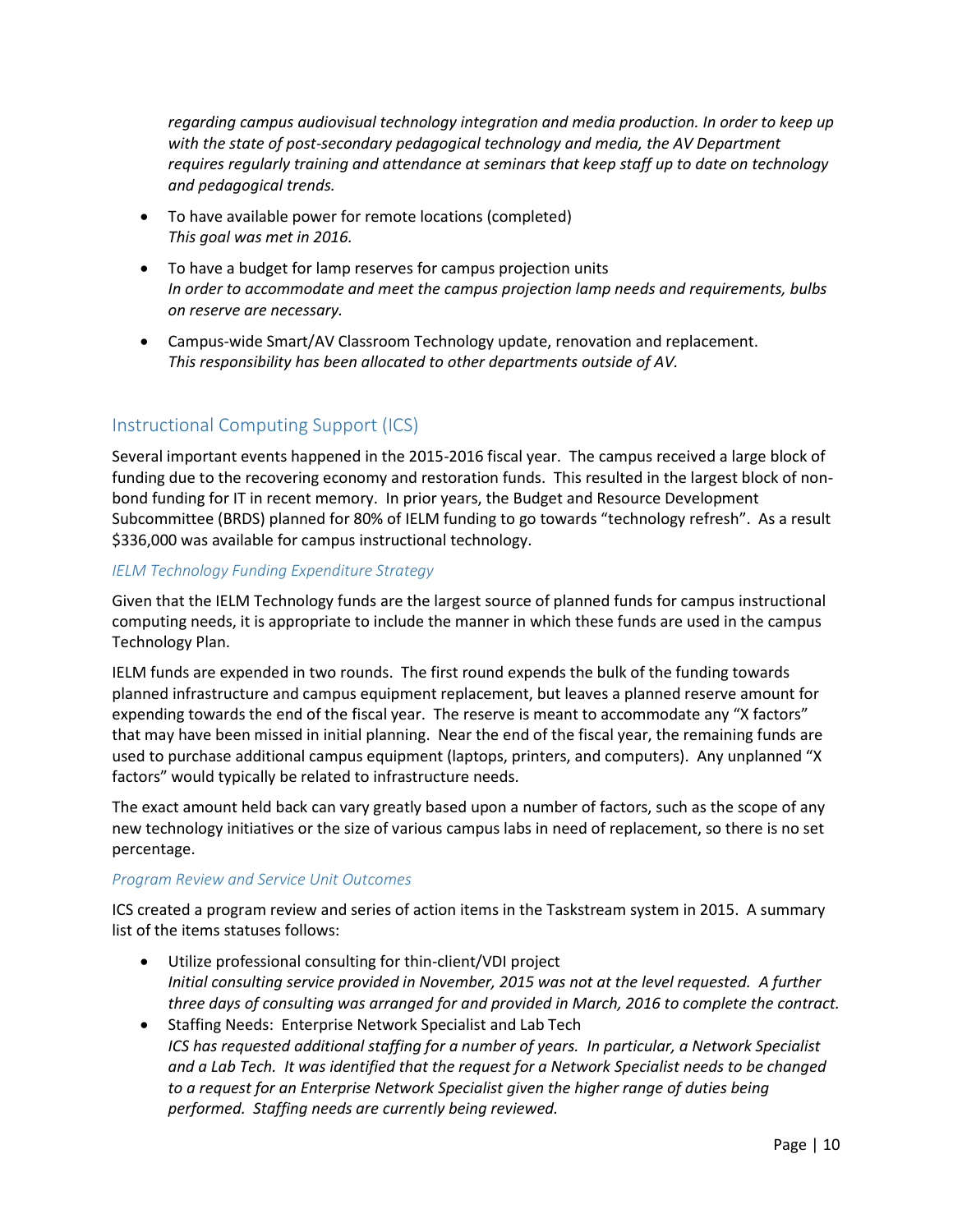• Enterprise Software Licensing

*The ICS budget is insufficient to maintain current licensing, therefor this will remain an action item until line-item funding is sufficient to cover these costs. Progress has been made, as indicated by a recent increase to ICS 5xxx budget.*

- Purchase Supplies & Materials *ICS was provided nearly \$16,000 for campus instructional supplies with a target to expend by January 2016. ICS is currently significantly behind in expending these funds due to the arbitrary \$200 definition of a supply item, the implementation of the new ERP system and a myriad of other projects and deployments competing for staff time. ICS has currently (as of March, 2016) expended about \$9,500 towards supplies.*
- IELM Technology Refresh *ICS has currently (as of March, 2016) expended approximately \$140,000 of \$336,000 towards technology refresh. Expenditures to date have been focused on infrastructure. \$65,000 is currently targeted towards campus equipment (computers, printers, laptops), with up to \$90,000 planned for the second round*

## SDCCD Office of Information Technology (SDCCDOIT) Please see District Technology Master Plan 2016-18 for details

#### *Web Services*

Much of the work done by Website Development and Support has involved the pending overhaul of the campus website. In early 2015, the existing website was given a cosmetic makeover, which included a simplified menu structure. This makes it easier for students to look at the main menu, and see what they are looking for at a glance.

#### *Website Redesign & Software Upgrade*

The College uses the Drupal content management system platform, enabling each department to maintain its own web content. Until 2014, there was little to no training budget, so Web staff were selftaught. This meant that the campus website served as both an active web presence and a training lab. Development was slow and often based on the correction of programming and configuration errors. Web staff are now able to attend Drupal classes and workshops once or twice a year, which promises to speed development.

The college currently uses version 6 of the Drupal platform. As end users become more familiar with content management, we are receiving requests for more advanced features which are not available in 6. For this reason, the department began planning for a software upgrade. Drupal 7 is the current most stable version of the software. It provides easily accessible advanced features, a more customizable appearance, and will be supported for several more years.

Currently, Website Development and Support also occasionally performs photography and graphic design as needed for both the production website and prototypes. The most significant imperative for the new website is that it be competitive, in appearance and features, with any other top-of-the-line higher education web presence (for examples, see MiraCosta, Antelope Valley, Columbia).

#### *Program Review and Service Unit Outcomes*

Training of website staff is an ongoing concern. In addition to the annual DrupalCon and the local SANDCamp training events, it would be helpful if budget could be found to subscribe to an online Drupal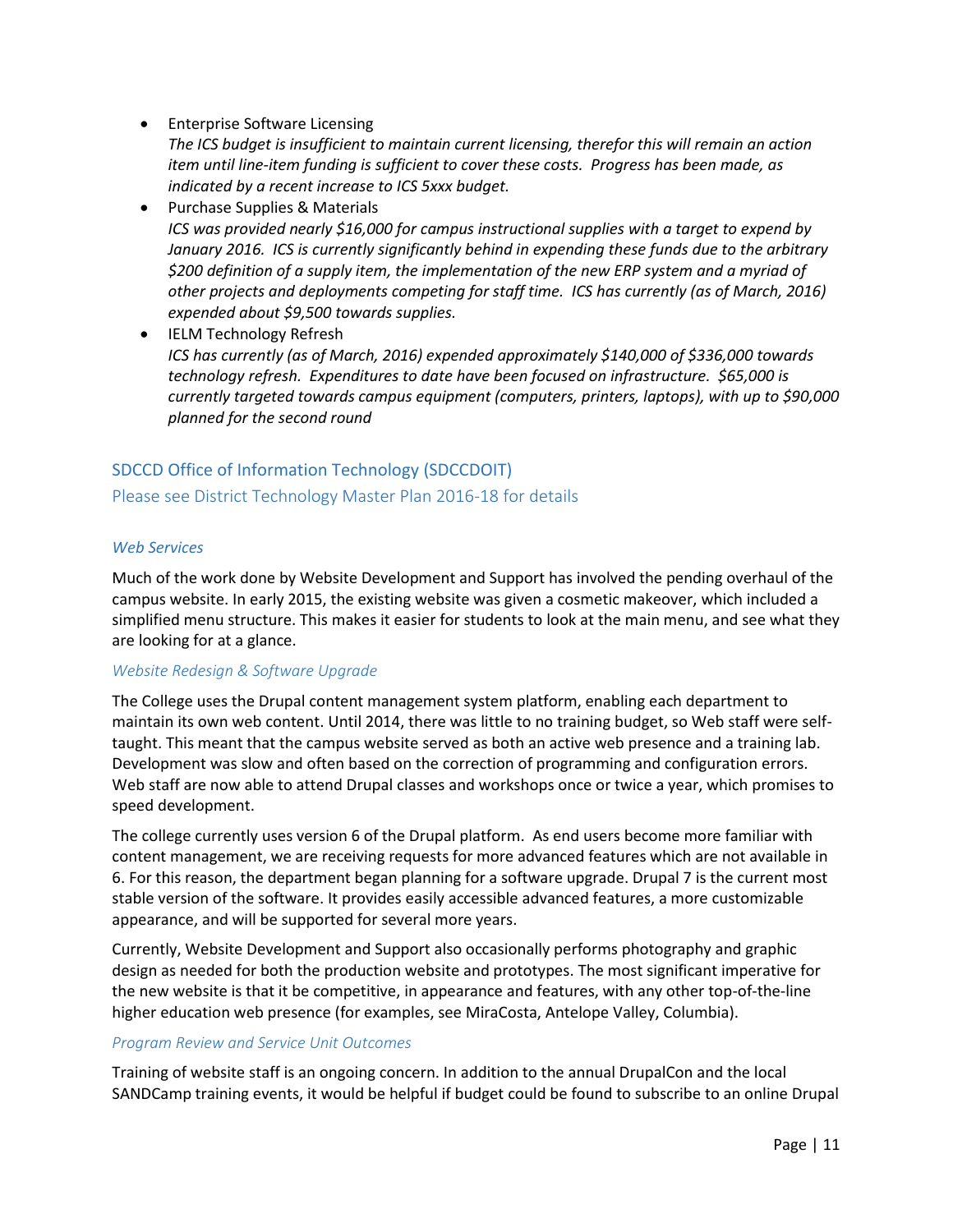training service. Drupalize Me and Build A Module both offer excellent subscription-based online courses. These steps will provide the foundation needed to keep the website and associated technologies timely through the fiscal year and into the next decade.

It can be seen from observing cutting-edge college websites that these sites feature many high-quality graphics—far more than a small Web department is able to produce. If Miramar is to join their ranks, among the department's most critical needs (if not the most critical) is greater graphics support in the form of an extensive library of photos. Many more of these than we now have should be people-centric.

#### *Training*

Toward the end of the previous fiscal year, there was considerable staff interest in learning to maintain website content. Website Development and Support conducted a number of training classes. Even with the initial phase of training over, many employees still require review and ongoing training. Most training is now done on an informal, one-on-one basis.

Another aspect of this departmental function is the creation and maintenance of training materials. Handouts are currently up to date, but will require revision in the next few months. For the rollout of the new college website, a complete rewrite of handouts will be required.

#### *Other*

Website Development and Support is currently staffed by one individual, the College Web Designer, with substantial input and assistance from Instructional Computing Support.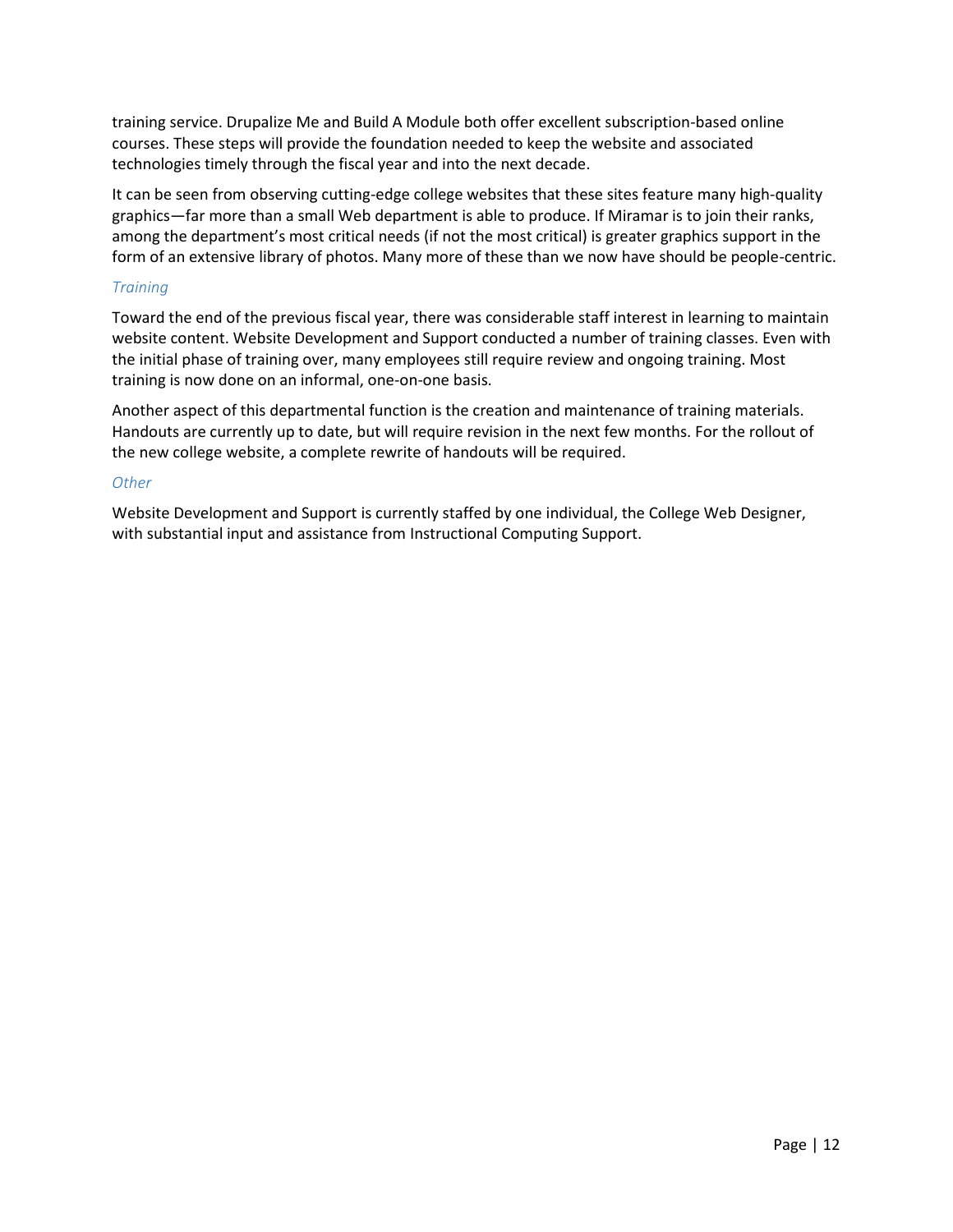## <span id="page-12-0"></span>Fall 2017-Spring 2020 Three Year Technology Plan

#### <span id="page-12-1"></span>Summary

Administrative Computing Support (ACS) was staffed in the spring 2016, and has had little time to prepare long-term plans. However, ACS was able to provide a general strategy of focusing on leveraging the enterprise features of Active Directory to enhance administrative systems support.

Audio Visual (AV) plans to begin use of the "Production Studio" and enhance it as funding allows over the next three years. A new initiative, providing "e-learning" training modules is planned to be rolled out in 2019-2020, which will provide a more efficient means to train new faculty/staff on the use of A/V equipment. Additionally, AV will work to enhance "Bring-Your-Own-Device" (BYOD) support in smart classrooms.

Instructional Computing Support (ICS) has begun deploying Windows 10 systems, and is in the process of overhauling its current imaging process to support newer Operating Systems, and automate image build procedures. Currently, ICS is managing multiple hypervisor and storage technologies, and will need to consolidate to single systems for ease of management.

Web services will be rolling out an updated college website in the summer 2017. Furthermore, there is a plan for a pattern of major-minor updates in alternate years. Web services also plans to look at providing mobile-app like functionality into the new mobile-friendly version of the college website.

#### <span id="page-12-2"></span>Departmental Technology Plans

<span id="page-12-3"></span>Administrative Computing Support (ACS)

Please see District Technology Master Plan 2016-18 for details

<span id="page-12-4"></span>Audio Visual (AV)

#### *2016-17*

In January 2017, AV plans to begin utilizing the audiovisual production studio and continuing audio visual technology refreshes throughout the Miramar campus. Additionally, AV plans to continue serving campus end users by providing Special Event assistance, Media Productions, training and troubleshooting. As the amount of equipment under warranty continues to increase and as the number of special events and production requests continue to increase, AV will continue to seek additional contract personnel and hourly support. Specifically, AV will seek two full-time Media Technicians and an increased hourly support budget. In 2016, AV refreshed the technology in rooms such as I101A, Police Academy classrooms A223, A227 & A228, as well as Child Development room F209 & F212. Additionally, in 2017 AV plans to continue refreshing technology in classrooms such as H-210, J224, and J225. AV equipment in these rooms is in desperate need of a refresh.

#### AV Repairs, Updates, and Refreshes

There are several buildings on campus that will be out of warranty and require system updates, repairs, or a complete AV technology refresh in the 2016-2017 fiscal year. Among the buildings that will be out of warranty and will likely need some form of repair during this year are the following: the Automotive Building, the "F" Child Development Building, the "F1" Aviation Building, the College Services Center Building, the "H" Humanities Building, the "L" Library and Learning Resources Center Building, the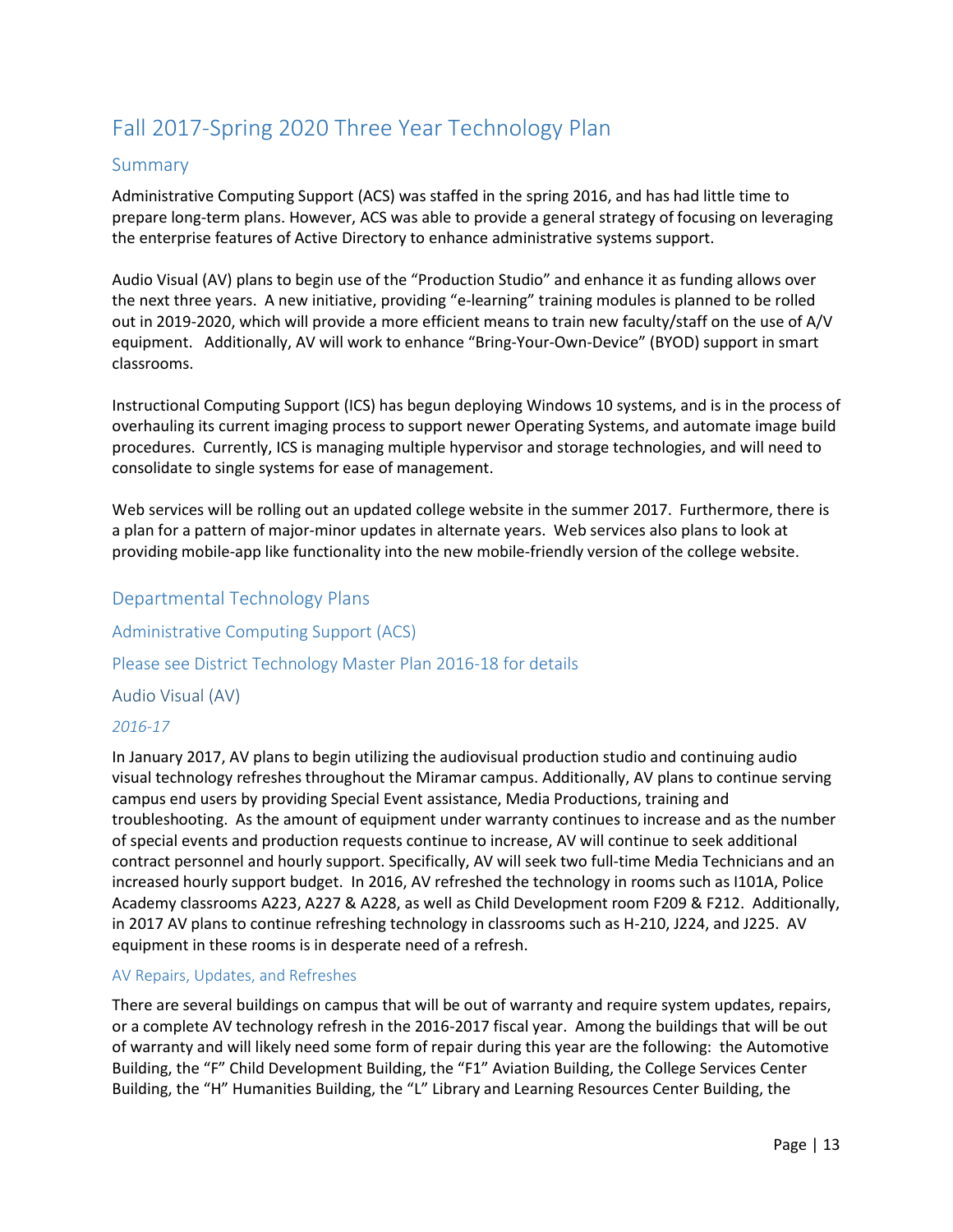"A200" Police Academy Building, the Police Substation, the "S5" Science Building, and the "C2" Diesel Technology Building. The AV Department plans to continue the systematic tracking of instructional technology equipment in these buildings, including wear and tear and need for replacement. As the need for replacement arises, the AV Department will coordinate with the end users, research to find the most pedagogically/administratively effective instructional technology at the greatest value to the District, draft designs to implement the necessary updates/repairs/refreshes in those rooms, and oversee that integration.

#### Production Studio Upgrades and Services

As more Miramar end users begin taking advantage of Miramar AV production capabilities thanks to the new AV Production Studio (to be completed by January 2017), the demand for updated media production-related hardware, software and storage will necessarily increase. Thus, the AV Department plans to continue researching the most effective media production equipment and methodologies and purchase new studio equipment accordingly. Provided the AV Department receives the requested additional funding for staff and equipment, in the 2016-2017 year the AV Department plans to provide one new campus media production.

#### Digital Signage Refresh

In the 2016-2017 fiscal year, two digital signage kiosks in the L-building will be out of warranty and will require a hardware/software upgrade. Currently, the digital signage systems used by the campus is by a company called Visix and were installed back in 2012. The Audio Visual Department works with District IT regarding the implementation, maintenance and training of the digital signage systems. From the date of install, the system is warrantied for 3 years.

#### Ongoing Professional Development for AV Staff (Conferences, Classes, Webinars, Certifications)

Ongoing professional development for AV Staff is essential to keeping abreast of the latest technology available in the market. From Conferences, Classes to Webinars and Certifications, the Audio Visual Staff must continually update their knowledge in all things AV. Attendance of conferences will expose AV Staff to every sector of the industry including Education, Broadcast, Digital Media, Film, Entertainment, Telecom, Post-Production, Academia, Advertising, Security, Live Events and Online Video. AV staff also meets with manufacturers, systems integrators, dealers and distributors, independent consultants, programmers and multimedia professionals to help develop AV standards.

Examples of Conferences, Classes, Webinars, and Certifications include:

- NAB NAB Show is an annual trade show produced by the National Association of Broadcasters.
- INFOCOMM is the trade association representing the professional audiovisual and information communications industries worldwide.
- EDUCAUSE The EDUCAUSE Annual Conference is the premier convening of AV/IT professionals and technology providers across the diverse higher education landscape. The conference creates networking opportunities for colleagues to share idea regarding strategies, leading change, effective processes, what's working, and sometimes – more importantly – what isn't.
- Vendor Technology Conferences hosted by SDCCD vendors Southland Technology and GST

#### *2017-18*

In 2017-2018, the audiovisual department will focus on the following:

 The audiovisual production studio upgrades and services to continue throughout the 2017-2018 year. Provided the AV Department receives the requested additional funding for staff and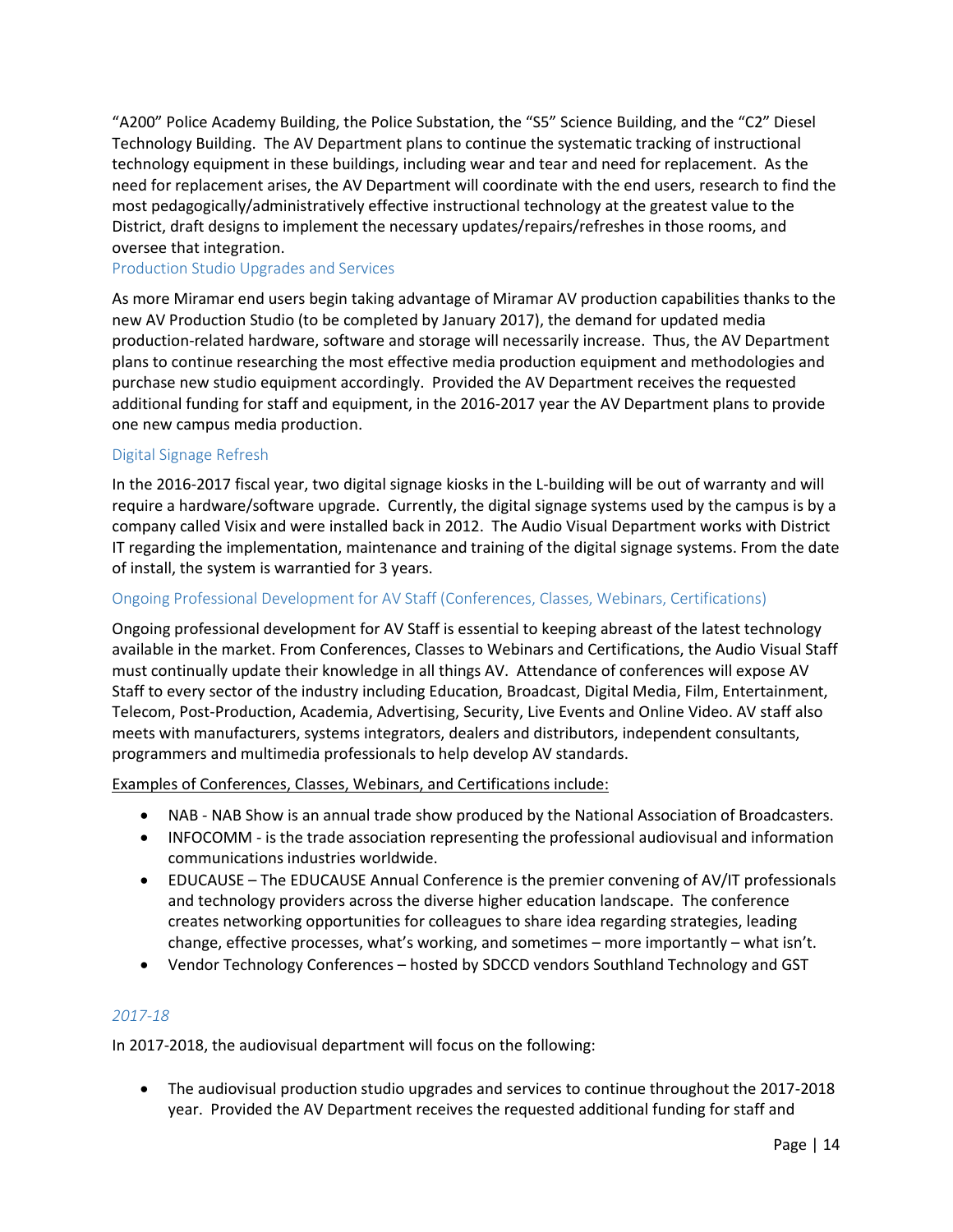equipment, in the 2017-2018 year the AV Department plans to provide one new campus audiovisual media production. This year the department plans to acquire new technology and support staff to accommodate campus musical performances, including "back-line" and "frontline" musical equipment (instrument amps, microphones, percussion/drum kits), sound processing equipment (compressors, limiters, equalizers, etc.) as well as stage/performance lighting.

- With a few exceptions, the majority of buildings on campus utilize outdated analog technology rather than the current digital standard. Most classrooms still *only* have VGA laptop connections, even though Intel and Advanced Micro Devices phased out chipset support for VGA back in 2015. Today almost all PCs and laptops come with either a HDMI or digital display port video out, yet our S5 Science, Automotive, "F1" Aviation, "F" Child Development, "M" Math and Business, College Services, "H" Humanities, "L" LLRC, "A200" Police Academy, Police Substation, and "C2" Diesel Technology buildings have no HDMI or digital video connections. In order to accommodate the current needs of instructors and students, the AV Department will work with campus end users who have a designated budget to integrate digital connectivity into their respective areas. With instructional technology becoming more digitally focused, and with more a/v options available over twisted pair connections, the AV Department will also work with departments who have a designated budget to have CatX twisted pair and/or other digital line runs integrated into their respective areas for future expansion.
- Continue to provide faculty and administrative assistance with the integration of new digital signage and digital signage refreshes.
- Continue to attend conferences, seminars, webinars and trainings for certifications and professional development. AV will request funding to accomplish these necessary training activities.
- Miramar College's smart classrooms as well as conference and specialty rooms are equipped with Extron's IP Link-enabled products that would allow for remote access and AV monitoring. Setup of Extron's GlobalViewer will increase maintenance efficiency and product life of projectors and other AV equipment. Extron's GlobalViewer is a Web-based AV resource management and remote control application for institutional AV environments. Together with IP Link-enabled products or IP Link control processors, GlobalViewer provides a powerful, flexible way to manage, monitor, and control both Extron and third-party equipment like projectors, plasmas, monitors, VCRs, DVD players, and other devices using a standard TCP/IP network. Assuming the Miramar AV Department receives the requested staff and equipment funding in the 2017-2018 year, the Miramar AV team plans to have GlobalViewer capability on line.

#### *2018-19*

In 2018-2019, the audiovisual department will focus on the following:

- Plans to utilize the audiovisual production studio to provide two new campus audiovisual media productions. Also, the department will continue to assist with the design integration for analogto-digital upgrades as needed.
- It is critical that Miramar implement BYOD (Bring Your Own Device) wireless integration across the campus. Updating instructional audiovisual technology not only means updating the relevant hardware, but also updating the methodologies to conform to the latest pedagogical and administrative standards. The question of whether campuses must accommodate "BYOD" functionality is closed. According to the April 2014 University Business.com article, "BYOD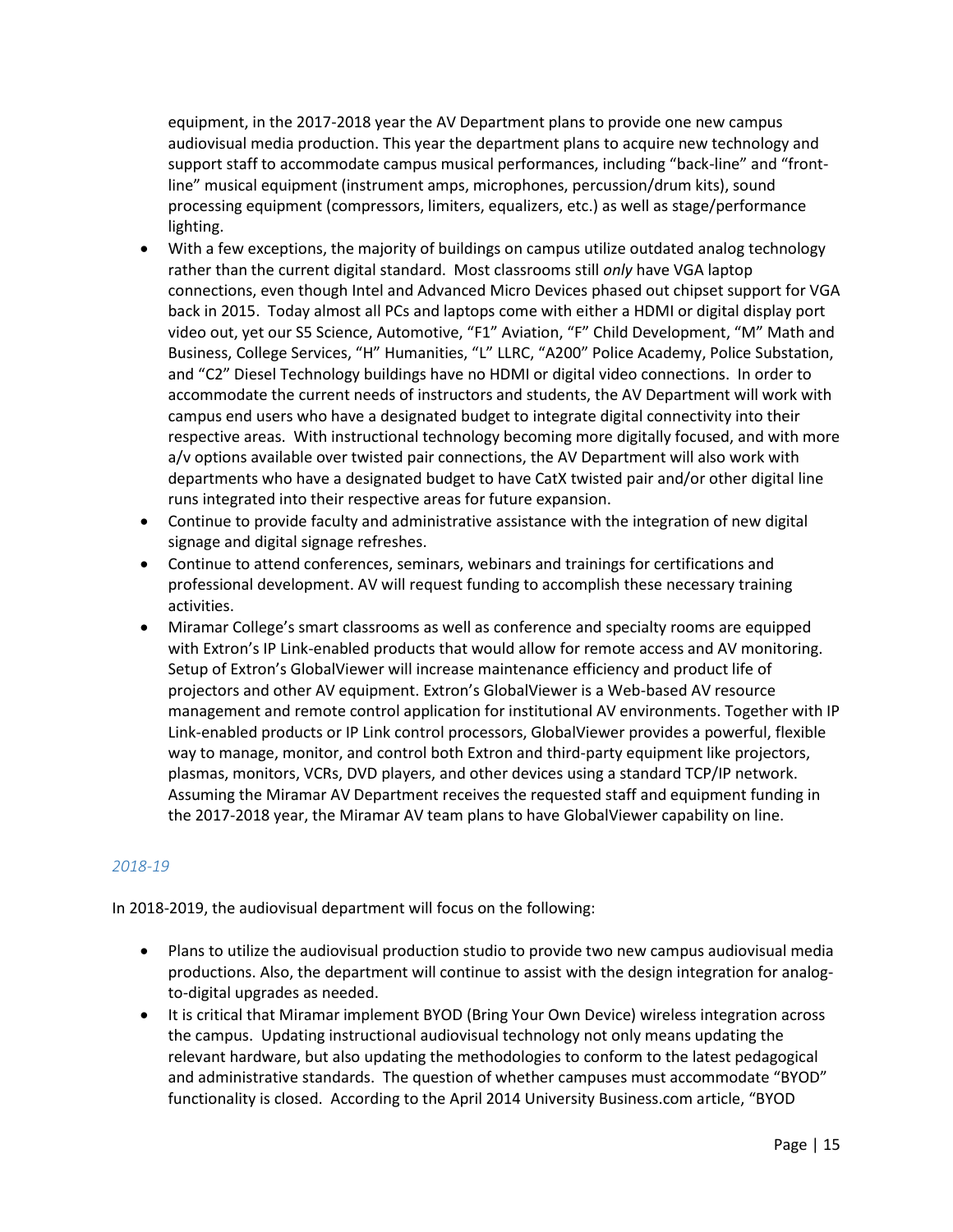Boundaries on Campus," at least 42 percent of colleges and universities had a BYOD strategy in place in 2014. That article also pointed to a 2014 Educause study that found that an estimated 60 percent of college employees use their own devices at work. Many secondary and postsecondary institutions have already implemented technology initiatives that aim to provide BYOD in the classroom (see [https://www.washingtonpost.com/local/education/stem/schools](https://www.washingtonpost.com/local/education/stem/schools-move-toward-bring-your-own-device-practices-to-boost-student-tech-use/2014/09/14/4d1e3232-393e-11e4-9c9f-ebb47272e40e_story.html)[move-toward-bring-your-own-device-practices-to-boost-student-tech](https://www.washingtonpost.com/local/education/stem/schools-move-toward-bring-your-own-device-practices-to-boost-student-tech-use/2014/09/14/4d1e3232-393e-11e4-9c9f-ebb47272e40e_story.html)[use/2014/09/14/4d1e3232-393e-11e4-9c9f-ebb47272e40e\\_story.html\)](https://www.washingtonpost.com/local/education/stem/schools-move-toward-bring-your-own-device-practices-to-boost-student-tech-use/2014/09/14/4d1e3232-393e-11e4-9c9f-ebb47272e40e_story.html).

- Continue to work with District Technology to integrate wireless devices that permit BYOD and wireless functionality, such as the Extron Sharelink 200, Miracast displays, Chromecast, and Apple TV. Currently, the AV Department has plans to integrate this type of BYOD wireless integration in the new Police A300 Mat Room and the Child Development renovation projects. The Miramar AV Department will continue to conduct research on trends in BYOD wireless classroom technology integration, work with District IT and end users, design plans, and oversee the integration necessary to bring BYOD wireless functionality to our learning and administrative environments. By the end of fiscal year, the AV Department aim to have 20% of the campus classrooms BYOD integrated.
- Continue to provide faculty and administrative assistance with the integration of new digital signage and digital signage refreshes.
- Continue to attend conferences, seminars, webinars and trainings for certifications and professional development. AV will request funding to accomplish these necessary training activities.

#### *2019-20*

In 2019-2020, the audiovisual department will focus on the following:

- Plans to utilize the audiovisual production studio to provide three new campus audiovisual media productions. Also, the department will continue to assist with the design integration for analog-to-digital upgrades as needed.
- Continue working with campus departments to facilitate the integration of BYOD AV technology. By the end of the year, the AV Department aims to have 40% of the campus classrooms BYOD integrated.
- Continue to provide faculty and administrative assistance with the integration of new digital signage and digital signage refreshes.
- Attend conferences, seminars, webinars and trainings for certifications and professional development. AV will request funding to accomplish these necessary training activities.
- Plans to implement E-Learning training modules for new incoming faculty. The focus of the modules will be to provide digital interactive training on classroom AV components such as operation of the AV lectern, document camera, and Smart Board. The modules will also aim to save staffing resources while simultaneously providing new faculty with a comprehensive understanding of the pedagogical benefits and uses of classroom AV equipment. The Department's goal is to have at least 1 new training module created.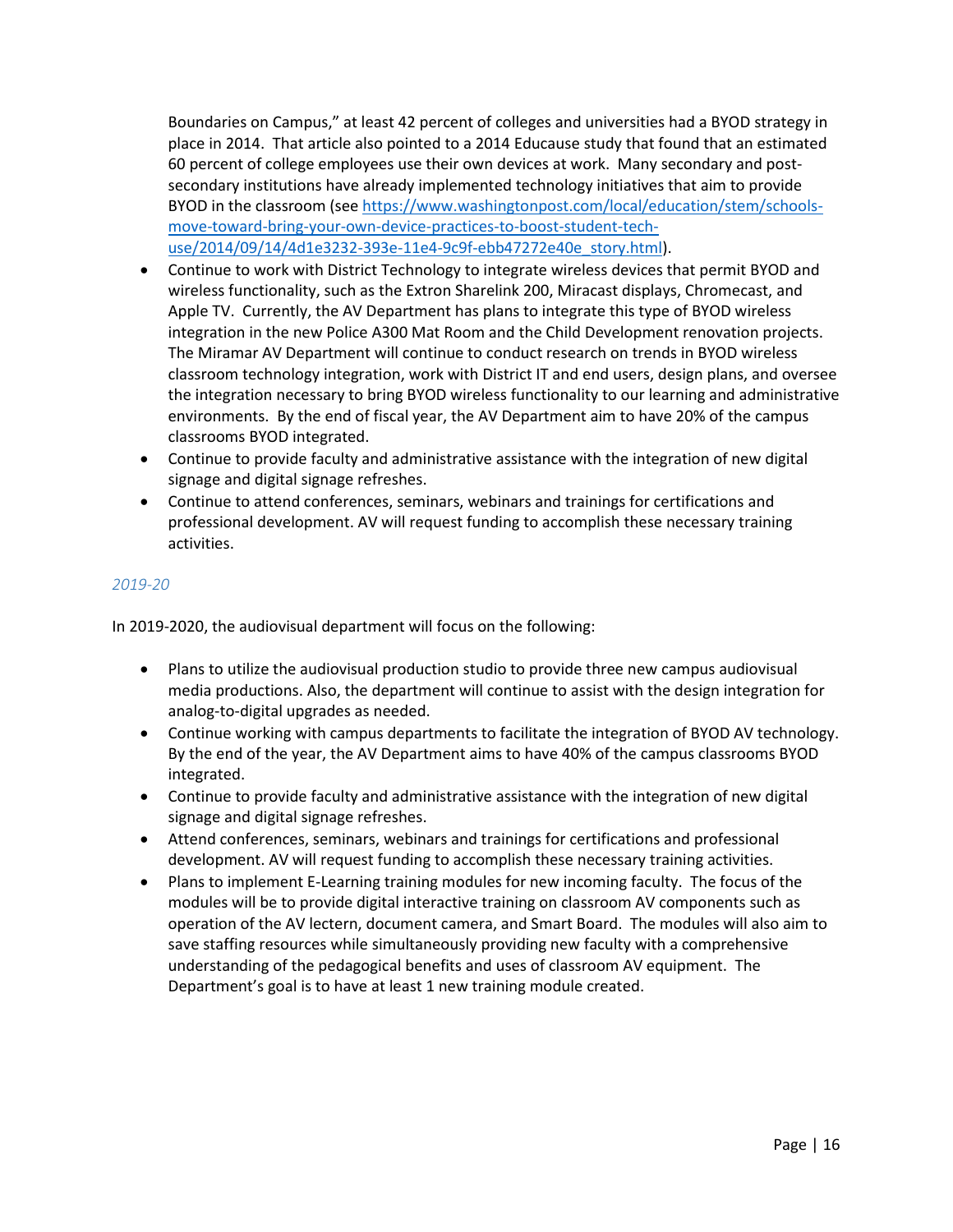#### Instructional Computing Support (ICS)

#### *2016 –17*

In 2016 ICS plans to begin production deployment of thin-client technology in selected open-labs, including the Library and the ILC. Current year IELM funds will be used to purchase additional licenses and hardware needed for scale out, and provide for increased capacity and reliability in the back-end.

ICS will continue to advocate for additional staff. Although thin-client is, in large part, driven by a desire to maintain a low headcount by increasing the ability to manage more aspects of campus technology centrally, this does not equate to ICS having adequate staffing. The campus is rapidly moving to the end-of-life for Windows 7, and beginning to see signs of age many of the systems purchased with prop S & N funds. Given the past level of growth, and as the College continues to grow, additional staff is needed to handle the physical workload in a timely manner and manage the various complex technologies being used.

New infrastructure and software to install and configure in 2016 will include primarily upgrades to existing equipment. Major items a Dell Equallogic SAN to upgrade our server storage, and provide better fault tolerance. A second SAN may be needed, and will be purchased from round two if necessary. An additional Nutanix node and a series of 10Gb switches will increase performance and reliability in the VDI infrastructure. ICS will migrate from Symantec/tape based backup to Veeam to better automate & protect the existing virtual infrastructure.

Aside from infrastructure projects, between \$60,000 and \$150,000 in new computers, printers and laptops will be purchased, as well as a rewiring of room I-127, which will clean up cabling and allow network equipment to be removed from the room and placed in the telecom room where it belongs. A large block of SSD drives is also being purchased, to be used to upgrade older equipment. Replacing an old mechanical hard-drive with a new, fast SSD may improve system performance significantly, and extend equipment life span.

In 2016, it is likely that at least some instructional systems will need to be upgraded to Windows 10. ICS is purchasing a number of SSD drives in preparation for upgrading systems as necessary to improve performance.

It should be noted that in April, 2016, the ICS Department Network Specialist accepted a new position as Miramar's ACS department Enterprise Network Specialist. The campus is seeking to reclassify the Network Specialist Position to a high level, given the current nature of duties for the position. As a result, it is expected that filling this position will take an extended period of time. This will delay some projects, such as thin-client and rolling out SCCM (Microsoft System Center Configuration Manager).

In late 2016, ICS ordered 132 (108 desktop, 24 laptop) new computer system to replace aging systems, as well as several replacement printers. These will be replaced as time/staffing allows through the Summer and Fall semesters.

There was \$336,052 available in the 2015-2016 Fiscal Year for ICS Technology Refresh.

#### *2017 –18*

In 2017, ICS will proceed with normal system upgrades, IELM Technology Refresh expenditures, and further expansion of the thin-client project. As current systems continue to age on campus, thin-client will be leveraged to extend systems useful life. ICS will review and build out the needed Microsoft deployment systems to support Windows 10. ICS will review Veeam (the backup solutionto be implemented in 2016) suitability. Some level of integration with administrative computing should be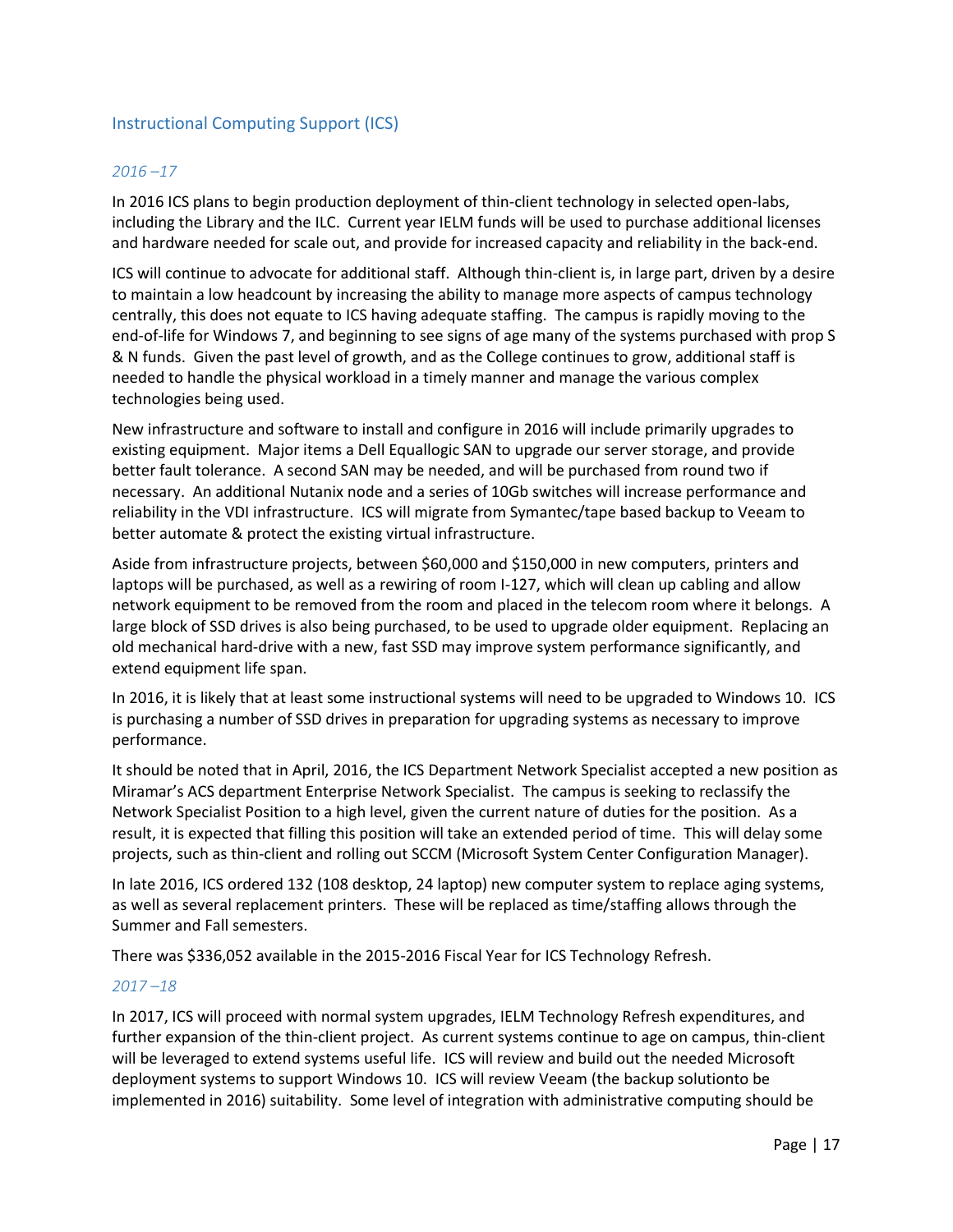considered this year, such as utilizing the thin-client infrastructure to provide more manageable, scalable access to current software to administrative end-users.

The Miramar College faculty web server is very old and needs to be retired. Existing faculty web pages must be either updated to a new platform, retired, or significant effort put forth to maintain a legacy system to support old faculty web-sites.

It is projected that there will be \$469,000, available for technology refresh for the 2016-2017 fiscal year.

#### *2018-19*

In 2018, ICS will likely need to expand our VDI infrastructure to support the expanded client base. At this time, consideration may be given to consolidating the virtual infrastructure to a single hypervisor platform (currently, either ESXi or Hyper-V) to ease management.

The majority of existing systems on the campus may be out of warranty at this time. Two to four ICS servers will need replacing. Replacements should be made in line with the strategy of consolidating the virtualization platforms if funding allows.

It is projected there will be \$160,000 for the ICS Technology Refresh in the 2017-2018 Fiscal Year.

#### *2019-20*

ICS should be virtualized on a single platform, such as VMWare ESXi, Microsoft's Hyper-V or Acronis. Each platform is significantly different to manage, and the management tools are more or less mature depending on the platform. As of 2016-2017, VMWare ESXi appears to be the most supported, most mature platform, as well as the platform ICS has the most experience with.

It is projected there will be \$160,000 for the ICS Technology Refresh in the 2017-2018 Fiscal Year.

#### <span id="page-17-0"></span>SDCCD Office of Information Technology (SDCCDOIT)

#### Please see District Technology Master Plan 2016-18 for details

#### *Web Services*

#### *2016-17*

In 2016, the department, together with Instructional Computing Support and Institutional Research, began the planning and discovery phase of this redesign. We have been meeting with a representative population from all website stakeholders: administrators, faculty, students, and classified staff. These discussions are providing the department with valuable feedback regarding the current website, and an indication of stakeholder needs and wants for future incarnations.

Following the discovery phase, the department will begin the development phase. This will involve the creation of 1–3 prototype designs, based largely on information gathered from stakeholders. With input from key people on campus, a final candidate design will be chosen over the summer. Fine tuning should begin in early Fall.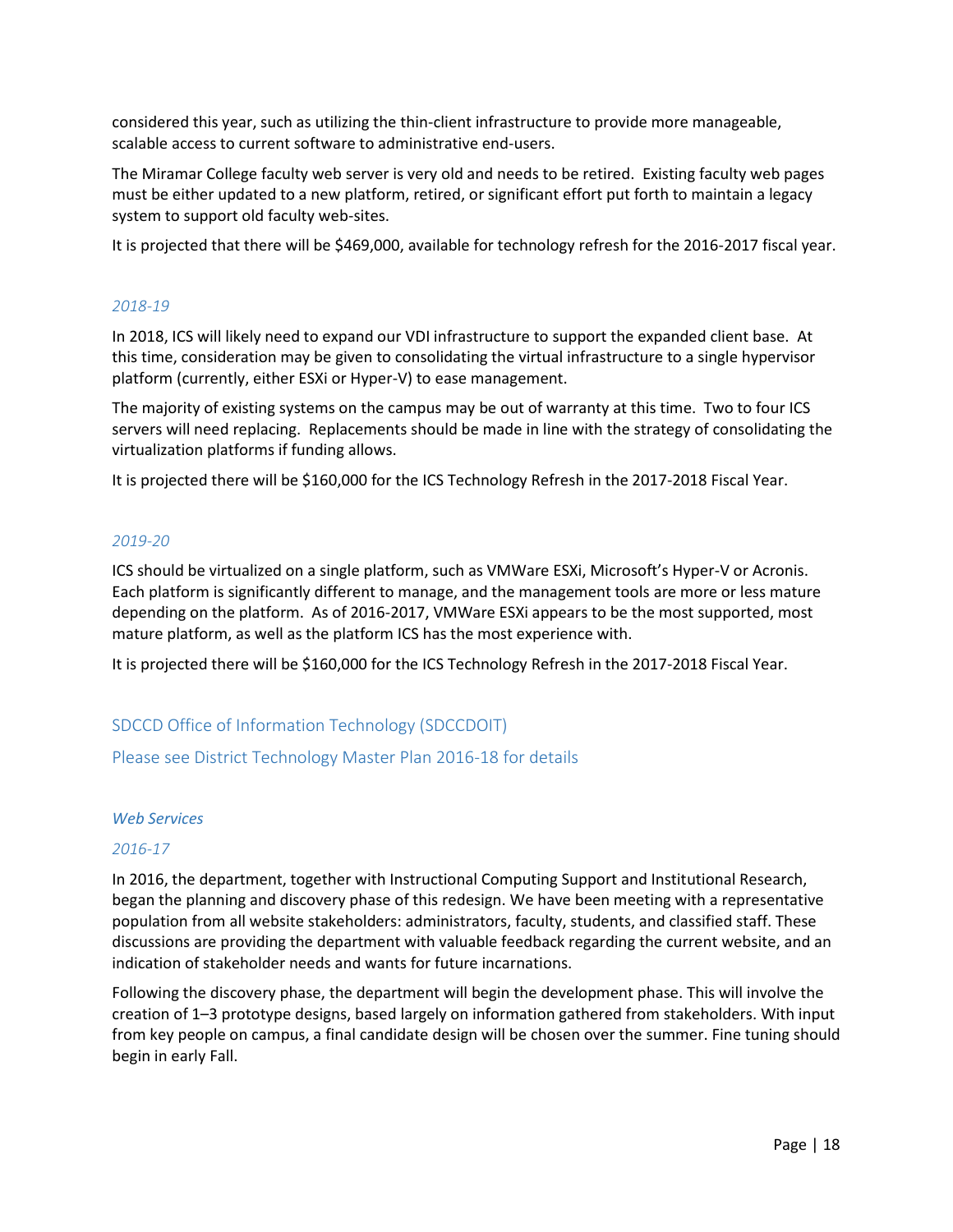The department has received a considerable grant to improve the website's accessibility, both physical and cultural. Once development is under way, this should be revisited and a list of candidate consultants generated. In the meantime, Drupal tools for language accessibility are available at no cost.

As the redesign continues, graphics support will continue to be of paramount importance. Professional photography is probably the thing most needed to give the website the look and feel requested by both students and college administrators.

Rollout of the new campus website is scheduled for the beginning of the Spring semester, 2017. With this in mind, it would be most helpful to bring in outside consulting for the development phase of the project. This would help us to avoid common problems inherent in both Drupal and all content management system (CMS) upgrades, and to apply best practices.

#### *2017-18*

The initial rollout of the updated website is scheduled for Spring of 2017. It is likely that many pages that are fairly "deep" in the site will still need to be converted over, but all top tier content will be converted. A great deal of work remains in building a mobile friendly photo library; this will likely occupy a good deal of time following rollout. In addition, any website redesign, particularly when new software is involved, means ongoing testing and detection of bugs. Some unexpected behaviors are inevitable, and will be dealt with as they arise. Training/retraining of faculty and staff in the updating of content will be ongoing.

Following rollout of the new site, Web staff must also turn their attention to Miramar's mobile app. The current app is unreliable and underused. We will be looking at two options: Development of a new app, or folding the app's functionality into the newly-responsive website.

#### *2018-19*

It is expected that this year will be spend with minor refresh (e.g., update the "look", keep the site "fresh" and dynamic), along with initial planning for the next major upgrade. Work on the chosen mobile app solution should be underway at this time.

#### *2019-20*

It is expected that this would be a "major refresh" year. Not only will the website's appearance be overhauled; the next Drupal version should be available. Web staff will be evaluating this to determine its stability and appropriateness for the 2019-20 redesign.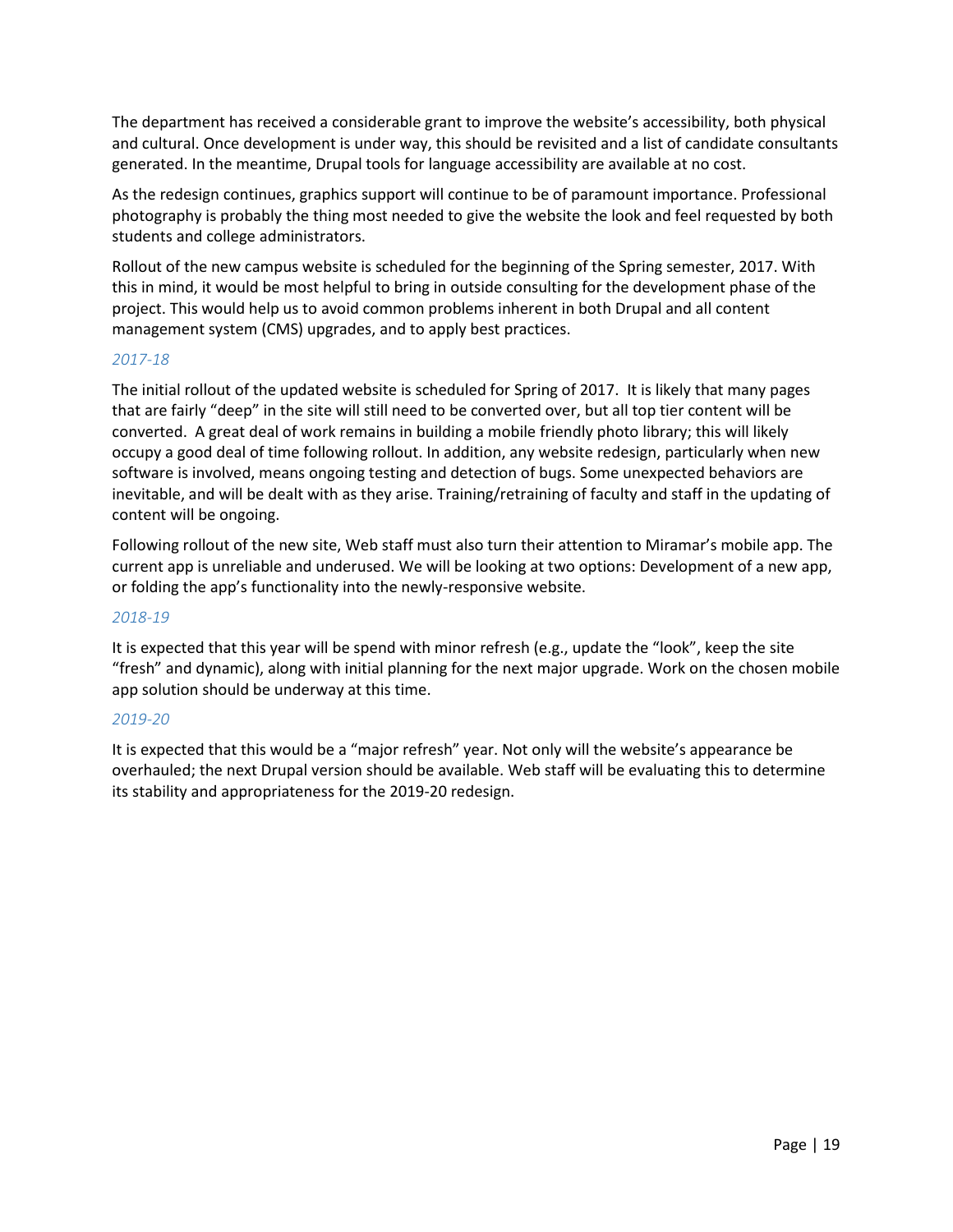## Appendix

<span id="page-19-0"></span>Appendix A: Resources and References

#### <span id="page-19-1"></span>Accreditation Technology Standards

#### *III.C.1*

Technology services, professional support, facilities, hardware, and software are appropriate and adequate to support the institution's management and operational functions, academic programs, teaching and learning, and support services.

#### *III.C.2*

The institution continuously plans for, updates and replaces technology to ensure its technological infrastructure, quality and capacity are adequate to support its mission, operations, programs, and services.

#### *III.C.3*

The institution assures that technology resources at all locations where it offers courses, programs, and services are implemented and maintained to assure reliable access, safety, and security.

#### *III.C.4*

The institution provides appropriate instruction and support for faculty, staff, students, and administrators, in the effective use of technology and technology systems related to its programs, services, and institutional operations.

#### *III.C.5*

The institution has policies and procedures that guide the appropriate use of technology in the teaching and learning processes.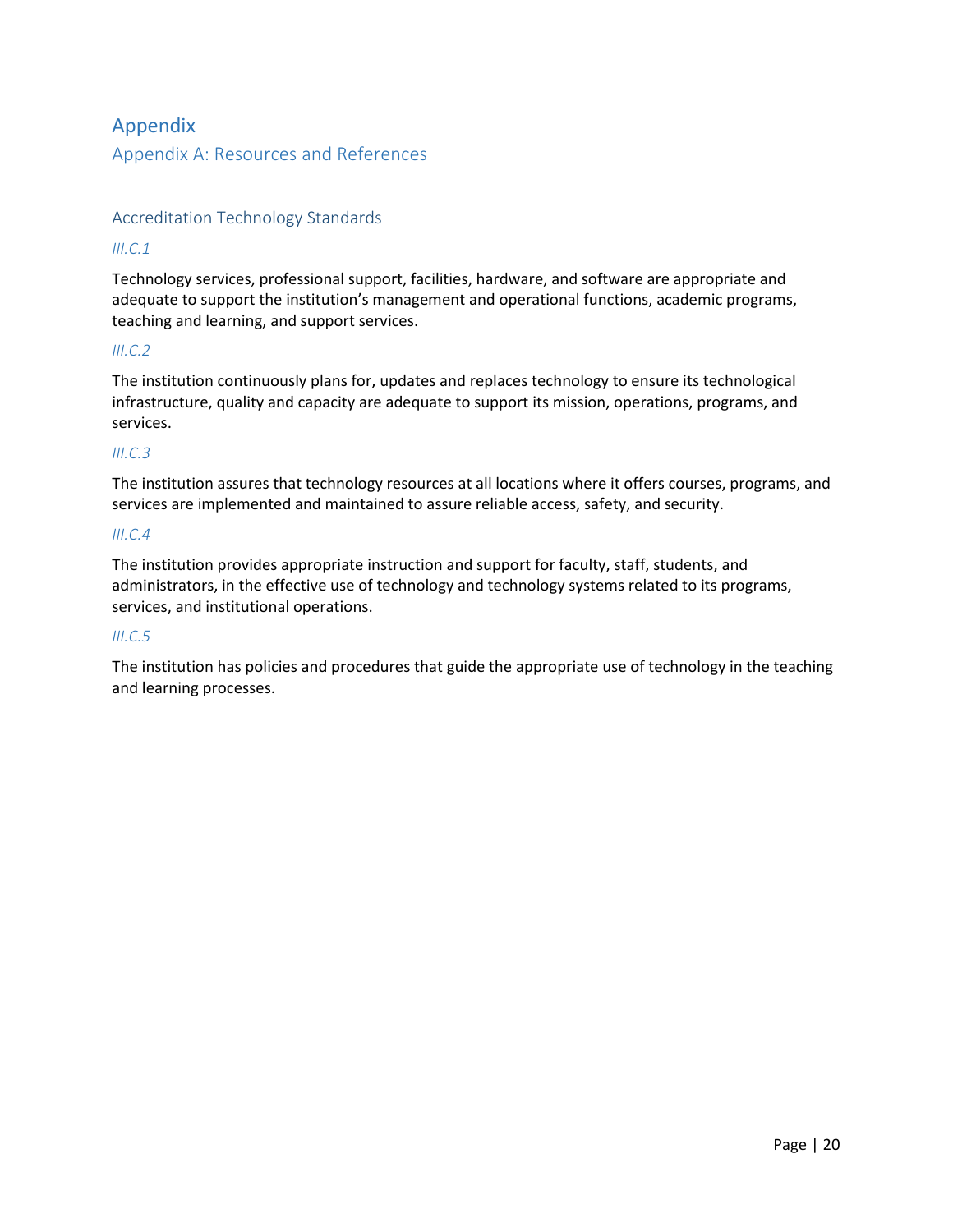## <span id="page-20-0"></span>Appendix B: IELM Technology Spending

#### IELM Projections for upcoming years<sup>1</sup>:

| <b>BRDS</b> - IELM Allocation                         | 1637     |         |         |         |         |           |           |         |
|-------------------------------------------------------|----------|---------|---------|---------|---------|-----------|-----------|---------|
| Accelerated Conservative - Consistant Funding For All |          |         |         |         |         |           |           |         |
|                                                       |          | 2013-14 | 2014-15 | 2015-16 | 2016-17 | 2017-18   | 2018-19   | 2019-20 |
|                                                       |          |         |         |         |         |           |           |         |
| Reserve                                               |          | 96,257  |         |         |         |           | 0         |         |
| <b>IELM</b>                                           |          | 50,131  | 400,000 | 420,000 | 586,666 | 200,000 * | 200,000 * | 200,000 |
| Total                                                 |          | 146,388 | 400,000 | 420,000 | 586,666 | 200,000   | 200,000   | 200,000 |
|                                                       |          |         |         |         |         |           |           |         |
| Reserve                                               | $0.00\%$ |         |         |         |         |           | 0         |         |
| Technology Resources                                  | 80.00%   | 117,110 | 320,000 | 336,000 | 469,333 | 160,000   | 160,000   | 160,000 |
| <b>Library Resources</b>                              | 20.00%   | 29,278  | 80,000  | 84,000  | 117,333 | 40,000    | 40,000    | 40,000  |
| Total                                                 | 100.00%  | 146,388 | 400,000 | 420,000 | 586,666 | 200,000   | 200,000   | 200,000 |

\* Estimated State Allocation

As of September, 2016, this is the *preliminary* IELM technology spending plan for 2016-2017 FY.

| Item                   | Cost            | Qty | Ext              |
|------------------------|-----------------|-----|------------------|
| Computer workstations  | \$<br>850.00    | 294 | \$<br>249,900.00 |
| Server Replacements    | \$<br>17,500.00 | 3   | \$<br>52,500.00  |
| VMWare upgrade         | \$<br>8,000.00  | 8   | \$<br>64,000.00  |
| Laptops                | \$<br>1,400.00  | 50  | \$<br>70,000.00  |
| Printers               | \$<br>1,400.00  | 10  | \$<br>14,000.00  |
| Nutanix SW Maintenance | \$<br>2,386.67  | 8   | \$<br>19,093.33  |
|                        |                 |     | \$<br>-          |
|                        |                 |     | \$<br>-          |
|                        |                 |     | \$               |
|                        |                 |     | \$               |
|                        |                 |     |                  |
|                        |                 |     |                  |

| <b>Balance:</b>         | S  | (493.33)   |
|-------------------------|----|------------|
| Total IELM Funds:       | -S | 469,000.00 |
| Total IELM Expenditure: | Ŝ. | 469,493.33 |

Please note, this plan is very preliminary and subject to change.

 $\overline{\phantom{a}}$ 

<sup>&</sup>lt;sup>1</sup> These are estimates based on past data trends. Contingent upon actual state funding and technology trends.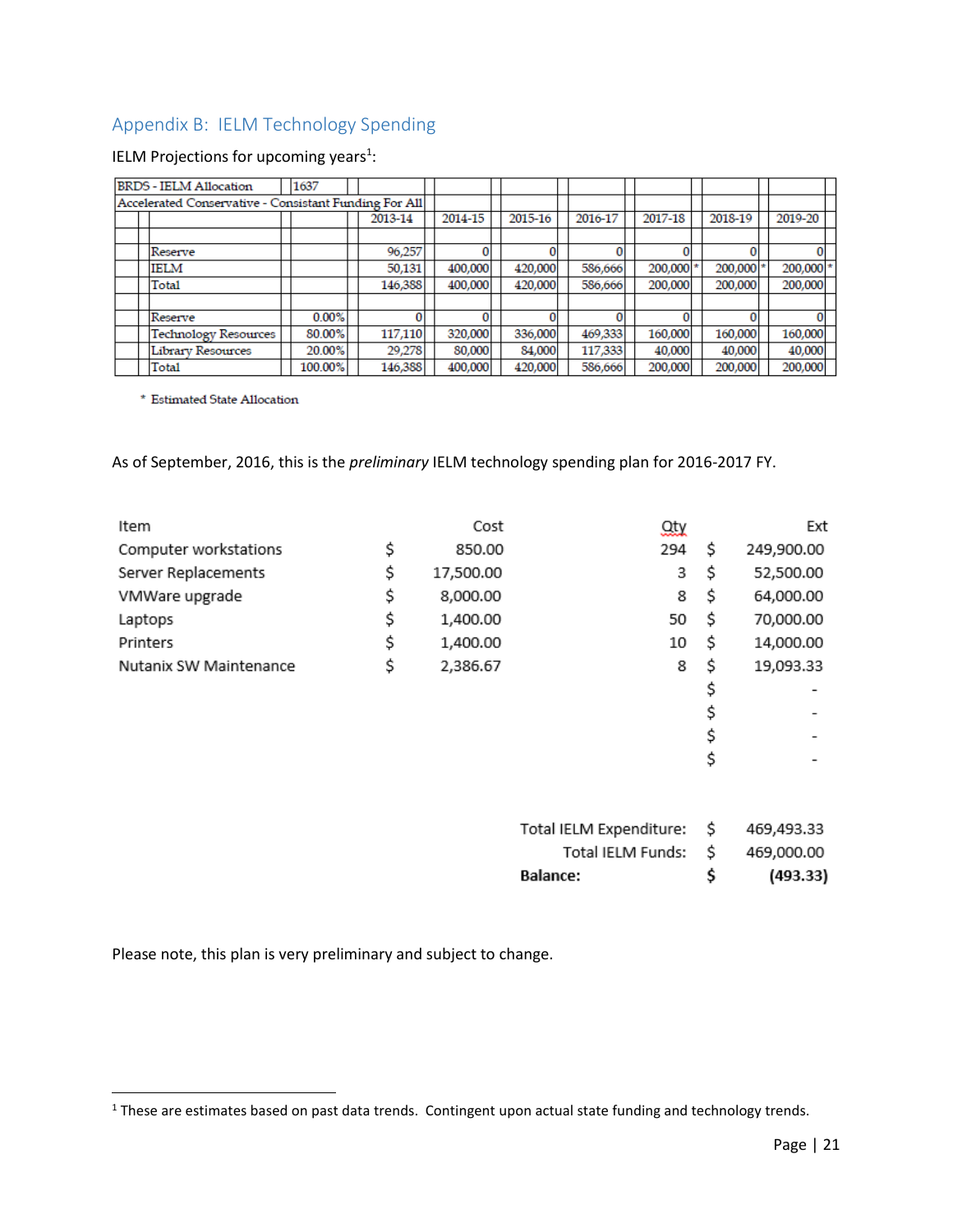## ICS Recurring Costs

| Item                                  | Quantity |    | Cost       |    | Total     |                          |
|---------------------------------------|----------|----|------------|----|-----------|--------------------------|
| Sassafras                             | 1460     | Ŝ  | 2.30       | -Ŝ | 3,358.00  |                          |
| Microsoft Dreamspark                  | 1        | Ś  | 320.00     | Ŝ  | 320.00    |                          |
| Nuance Paperport Pro                  | 1        | Ŝ  | 96.00      | Ś  | 96.00     |                          |
| Safaribooks online                    | 1        | Ŝ  | 421.00     | -Ŝ | 421.00    |                          |
| VMWare VSphere Enterprise 8-Core      | 8        | Ŝ  | 356.00     | Ŝ  | 2,848.00  |                          |
| <b>VMware VCenter Server Standard</b> | 1        | Ś  | 619.00     | Ŝ  | 619.00    |                          |
| vWorkspace Premier + Enterprise       | 400      | Ŝ  | 22.50      | Ŝ  | 9,000.00  | Renewal cost per license |
| Equallogic CV8M9Z1                    | 4        | Ŝ  | 944.00     | -Ŝ | 3,776.00  |                          |
| Nutanix                               | 4        |    | \$2,396.67 | Ŝ  | 9,586.67  |                          |
| <b>HP DL380G74</b>                    | 4        | Ŝ. | 800.00     | Ŝ  | 3,200.00  |                          |
| <b>Veeam Maintenance</b>              | 8        | Ŝ. | 300.00     | Ŝ  | 2,400.00  | Complete estimate        |
|                                       |          |    |            | Ś  | ۰         |                          |
|                                       |          |    |            |    |           |                          |
|                                       |          |    |            |    |           |                          |
|                                       |          |    |            |    |           |                          |
|                                       |          |    |            | Ś  | 35,624.67 |                          |